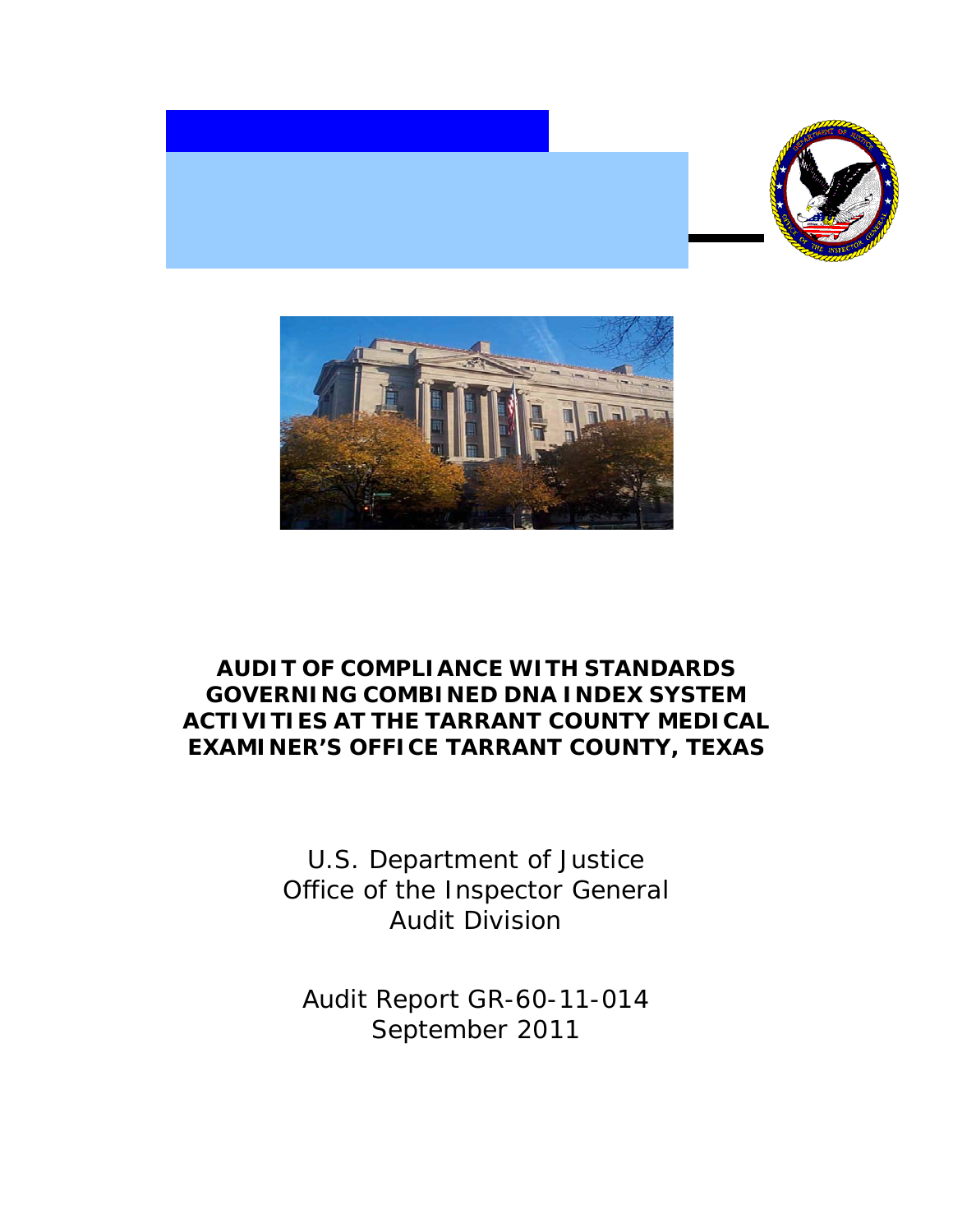## **AUDIT OF COMPLIANCE WITH STANDARDS GOVERNING COMBINED DNA INDEX SYSTEM ACTIVITIES AT THE TARRANT COUNTY MEDICAL EXAMINER'S OFFICE TARRANT COUNTY, TEXAS**

## **EXECUTIVE SUMMARY**

The Department of Justice Office of the Inspector General (OIG), Audit Division, has completed an audit of compliance with standards governing Combined DNA Index System (CODIS) activities at the Tarrant County Medical Examiner's Office Laboratory (Laboratory).

#### **Background**

The Federal Bureau of Investigation's (FBI) CODIS program combines forensic science and computer technology to provide an investigative tool to federal, state, and local crime laboratories in the United States, as well as those from select international law enforcement agencies. The CODIS program allows these crime laboratories to compare and match DNA profiles electronically to assist law enforcement in solving crimes and identifying missing or unidentified persons. $1$  The FBI's CODIS Unit manages CODIS, as well as develops, supports, and provides the program to crime laboratories to foster the exchange and comparison of forensic DNA evidence.

The FBI implemented CODIS as a distributed database with hierarchical levels that enables federal, state, and local crime laboratories to compare DNA profiles electronically. The hierarchy consists of three distinct levels that flow upward from the local level to the state level and then, if allowable, the national level. The National DNA Index System (NDIS), the highest level in the hierarchy, contains DNA profiles uploaded by law enforcement agencies across the United States and is managed by the FBI. NDIS enables the laboratories participating in the CODIS program to electronically compare DNA profiles on a national level. The State DNA Index System (SDIS) is used at the state level to serve as a state's DNA

<span id="page-1-0"></span> $1$  DNA, or deoxyribonucleic acid, is genetic material found in almost all living cells that contains encoded information necessary for building and maintaining life. Approximately 99.9 percent of human DNA is the same for all people. The differences found in the remaining 0.1 percent allow scientists to develop a unique set of DNA identification characteristics (a DNA profile) for an individual by analyzing a specimen containing DNA.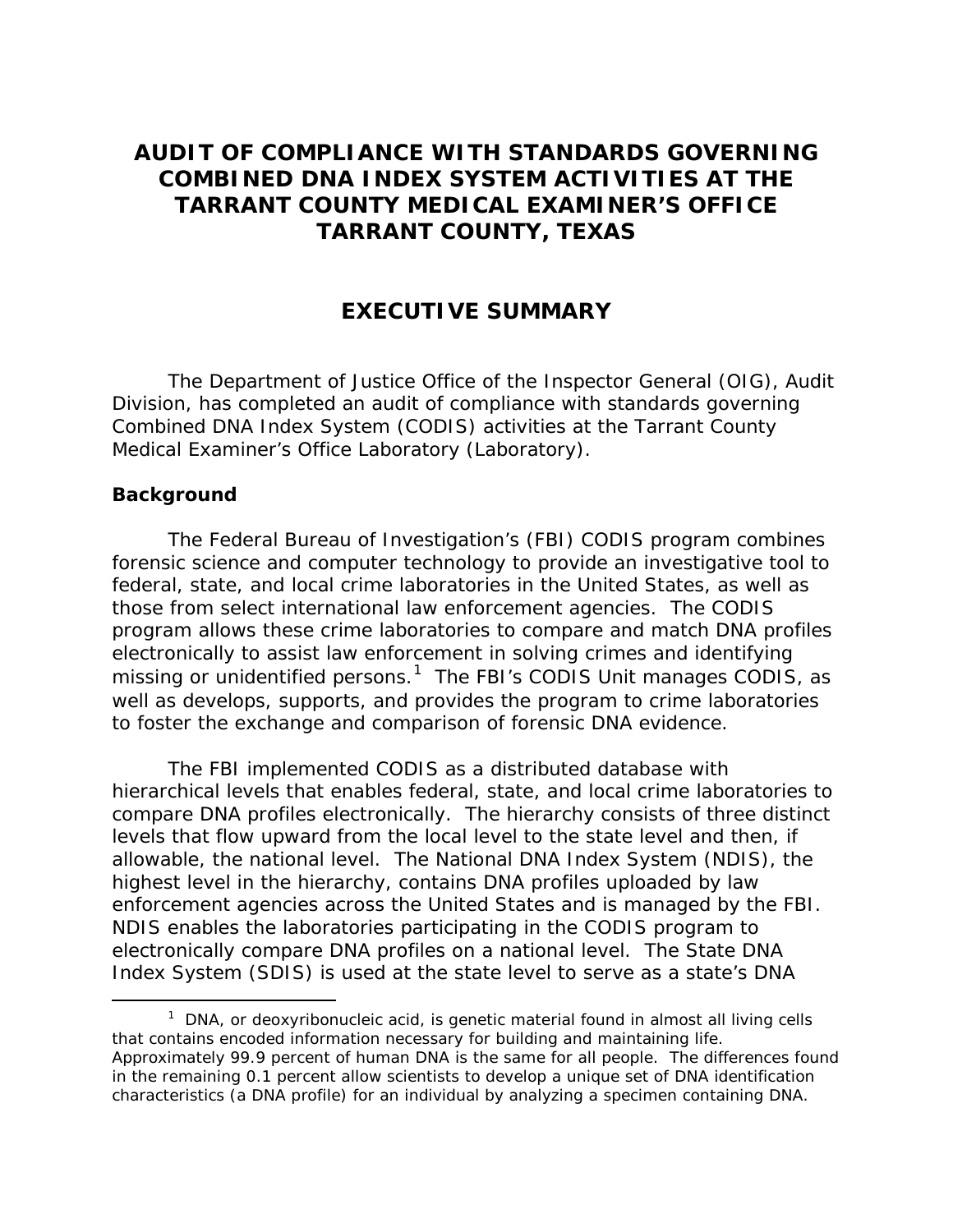database and contains DNA profiles from local laboratories and state offenders. The Local DNA Index System (LDIS) is used by local laboratories.

## **OIG Audit Objectives**

Our audit generally covered the period from June 2009 through May 2011. The objectives of our audit were to determine if: (1) the Tarrant County Medical Examiner's Office Laboratory was in compliance with the NDIS participation requirements; (2) the Laboratory was in compliance with the Quality Assurance Standards (QAS) issued by the FBI; and (3) the Laboratory's forensic DNA profiles in CODIS databases were complete, accurate, and allowable for inclusion in NDIS.

Our review determined the following.

- The Laboratory was in compliance with the NDIS participation requirements we tested. We found that CODIS access is properly safeguarded, Laboratory personnel requirements are being fulfilled, policies and procedures related to NDIS are available and followed by Laboratory staff, and the retention of personnel records are kept indefinitely.
- We found that the Laboratory was in compliance with the QAS we tested. We concluded that the Laboratory's policies and procedures related to sample security, sample processing, and sample retention were in compliance with the QAS. In addition, we looked at the Laboratory's annual reviews from the past 2 years. These reviews contained no findings.
- The Laboratory's 100 forensic DNA profiles that we reviewed were complete and accurate. Seven profiles were deleted by the Laboratory prior to our review as the Laboratory determined they did not meet the NDIS requirements for inclusion. The Laboratory deleted two additional profiles as a result of our review. The remaining 91 profiles we reviewed were allowable for inclusion in NDIS.

The results of our audit are discussed in detail in the Findings section of the report. Our audit objectives, scope, and methodology are detailed in Appendix I of the report and the audit criteria are detailed in Appendix II.

We discussed the results of our audit with Laboratory officials and have included their comments in the report as applicable. In addition, we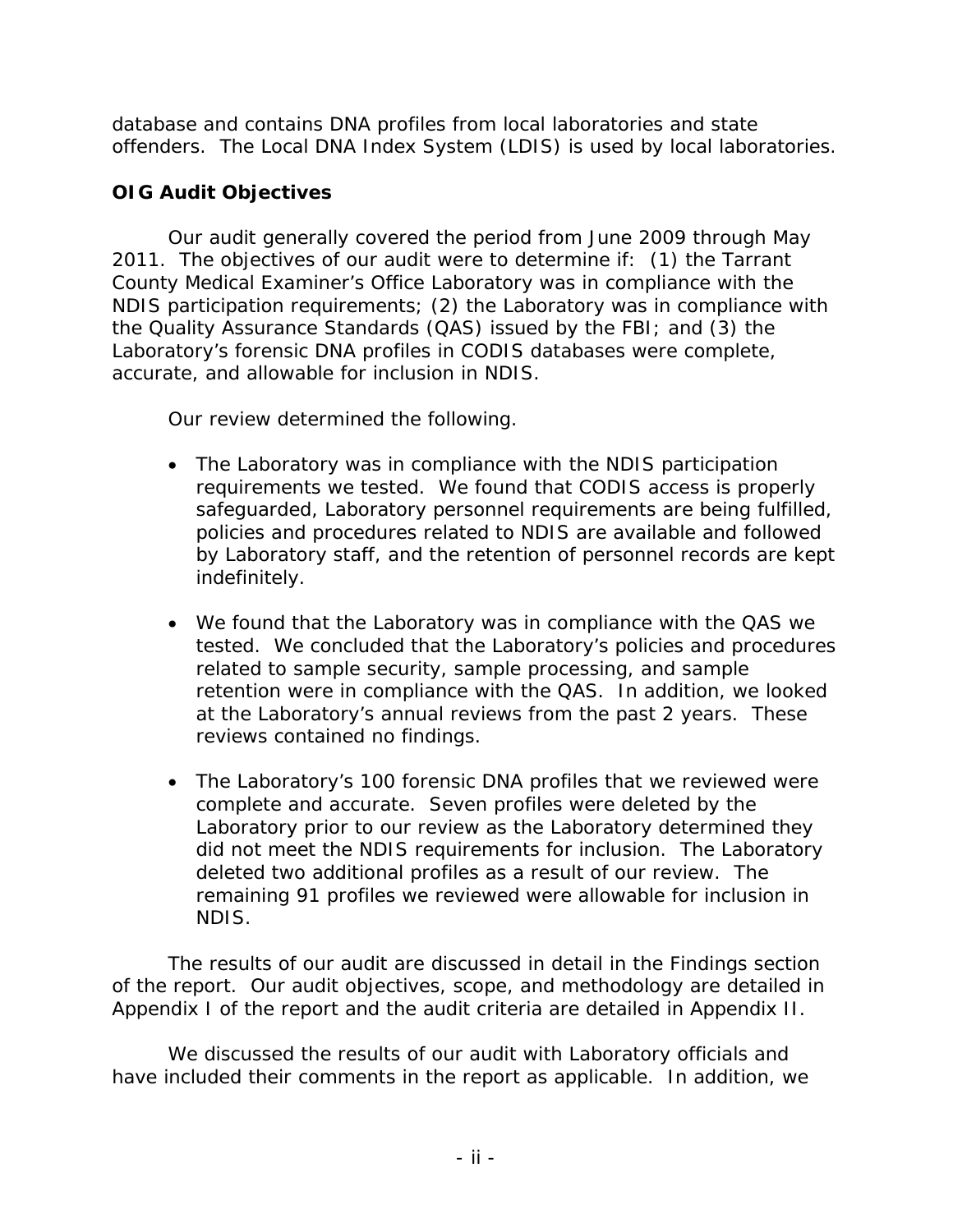requested a written response to a draft of our audit report from the FBI and the Laboratory.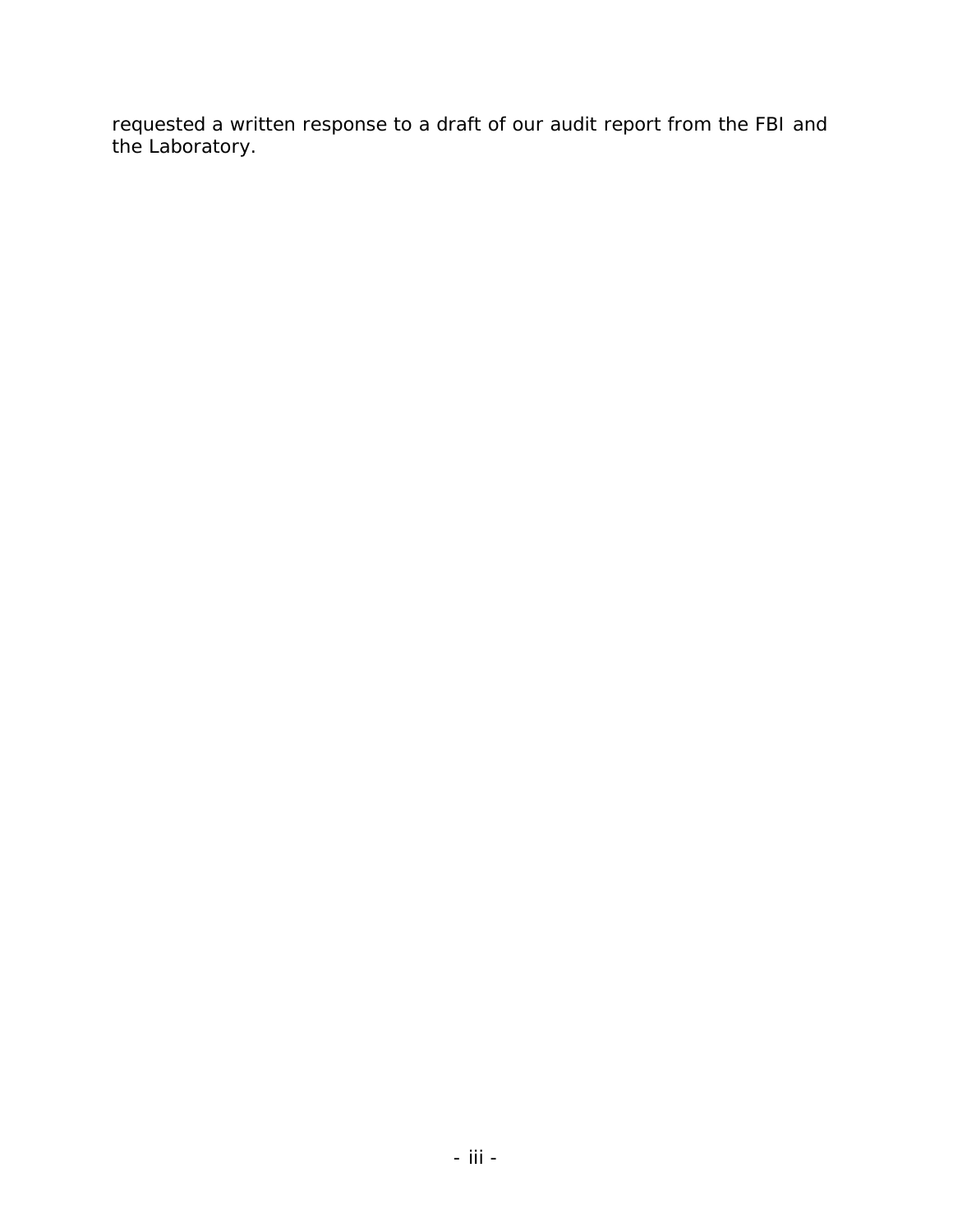# **TABLE OF CONTENTS**

| I. Compliance with NDIS Participation Requirements7             |
|-----------------------------------------------------------------|
|                                                                 |
| III. Suitability of Forensic DNA Profiles in CODIS Databases 11 |
|                                                                 |
| APPENDIX I: OBJECTIVES, SCOPE, AND METHODOLOGY  16              |
|                                                                 |
|                                                                 |
|                                                                 |
|                                                                 |
| APPENDIX III: FBI RESPONSE TO DRAFT REPORT 23                   |
| APPENDIX IV: TARRANT COUNTY RESPONSE TO DRAFT REPORT  24        |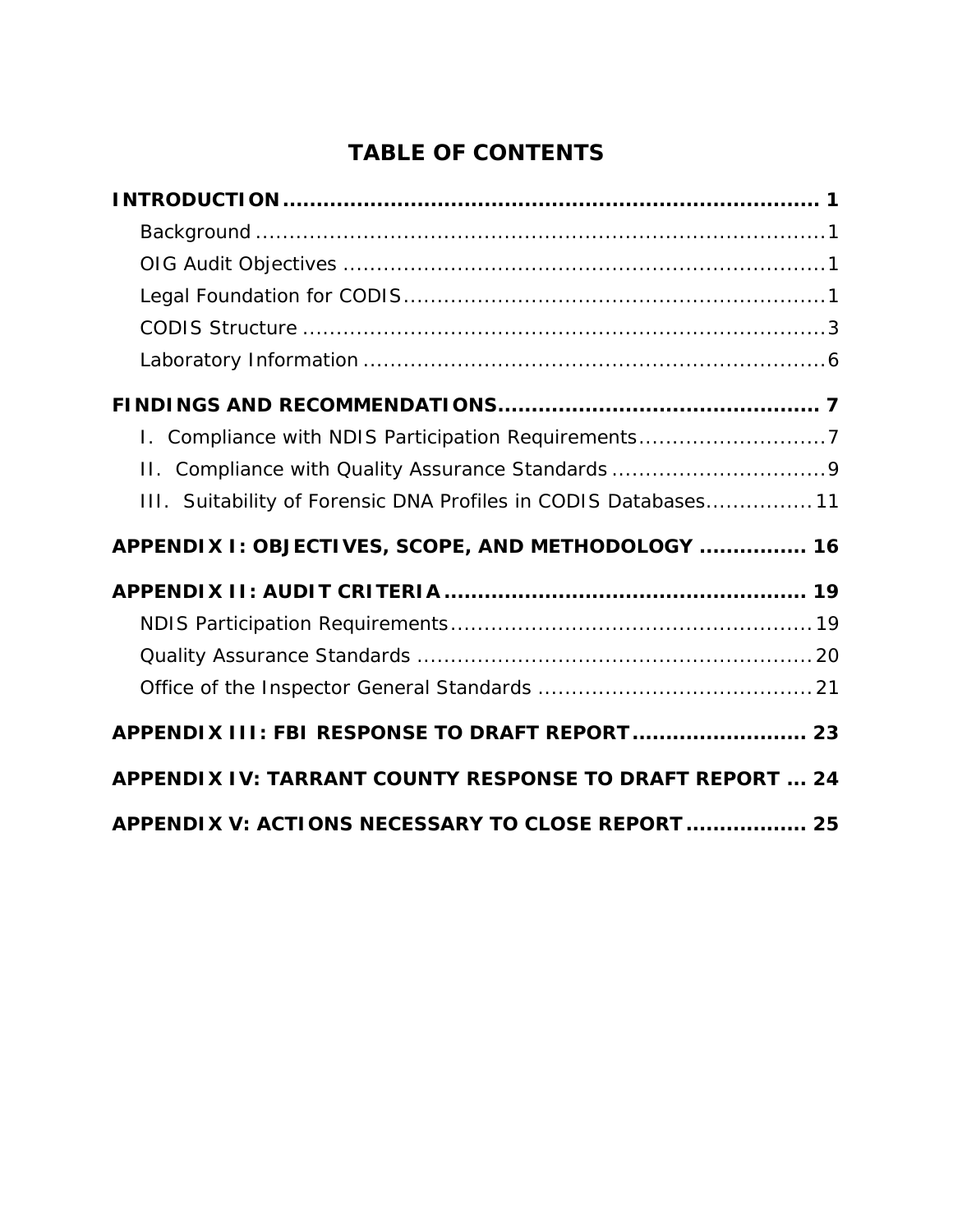## **INTRODUCTION**

<span id="page-5-0"></span>The Department of Justice Office of the Inspector General (OIG), Audit Division, has completed an audit of compliance with standards governing Combined DNA Index System (CODIS) activities at the Tarrant County Medical Examiner's Office Laboratory (Laboratory).

#### <span id="page-5-1"></span>**Background**

The Federal Bureau of Investigation's (FBI) CODIS provides an investigative tool to federal, state, and local crime laboratories in the United States using forensic science and computer technology. The CODIS program allows these laboratories to compare and match DNA profiles electronically, thereby assisting law enforcement in solving crimes and identifying missing or unidentified persons.<sup>[1](#page-5-4)</sup> FBI's CODIS Unit manages CODIS and is responsible for its use in fostering the exchange and comparison of forensic DNA evidence.

#### <span id="page-5-2"></span>**OIG Audit Objectives**

Our audit covered the period from June 2009 through May 2011. The objectives of our audit were to determine if: (1) the Tarrant County Medical Examiner's Office Laboratory was in compliance with the National DNA Index System (NDIS) participation requirements; (2) the Laboratory was in compliance with the Quality Assurance Standards (QAS) issued by the FBI; and (3) the Laboratory's forensic DNA profiles in CODIS databases were complete, accurate, and allowable for inclusion in NDIS. Appendix I contains a detailed description of our audit objectives, scope, and methodology; and Appendix II contains the criteria used to conduct the audit.

#### <span id="page-5-3"></span>**Legal Foundation for CODIS**

The FBI's CODIS program began as a pilot project in 1990. The DNA Identification Act of 1994 (Act) authorized the FBI to establish a national index of DNA profiles for law enforcement purposes. The Act, along with

<span id="page-5-4"></span> $1$  DNA, or deoxyribonucleic acid is genetic material found in almost all living cells that contains encoded information necessary for building and maintaining life. Approximately 99.9 percent of human DNA is the same for all people. The differences found in the remaining 0.1 percent allow scientists to develop a unique set of DNA identification characteristics (a DNA profile) for an individual by analyzing a specimen containing DNA.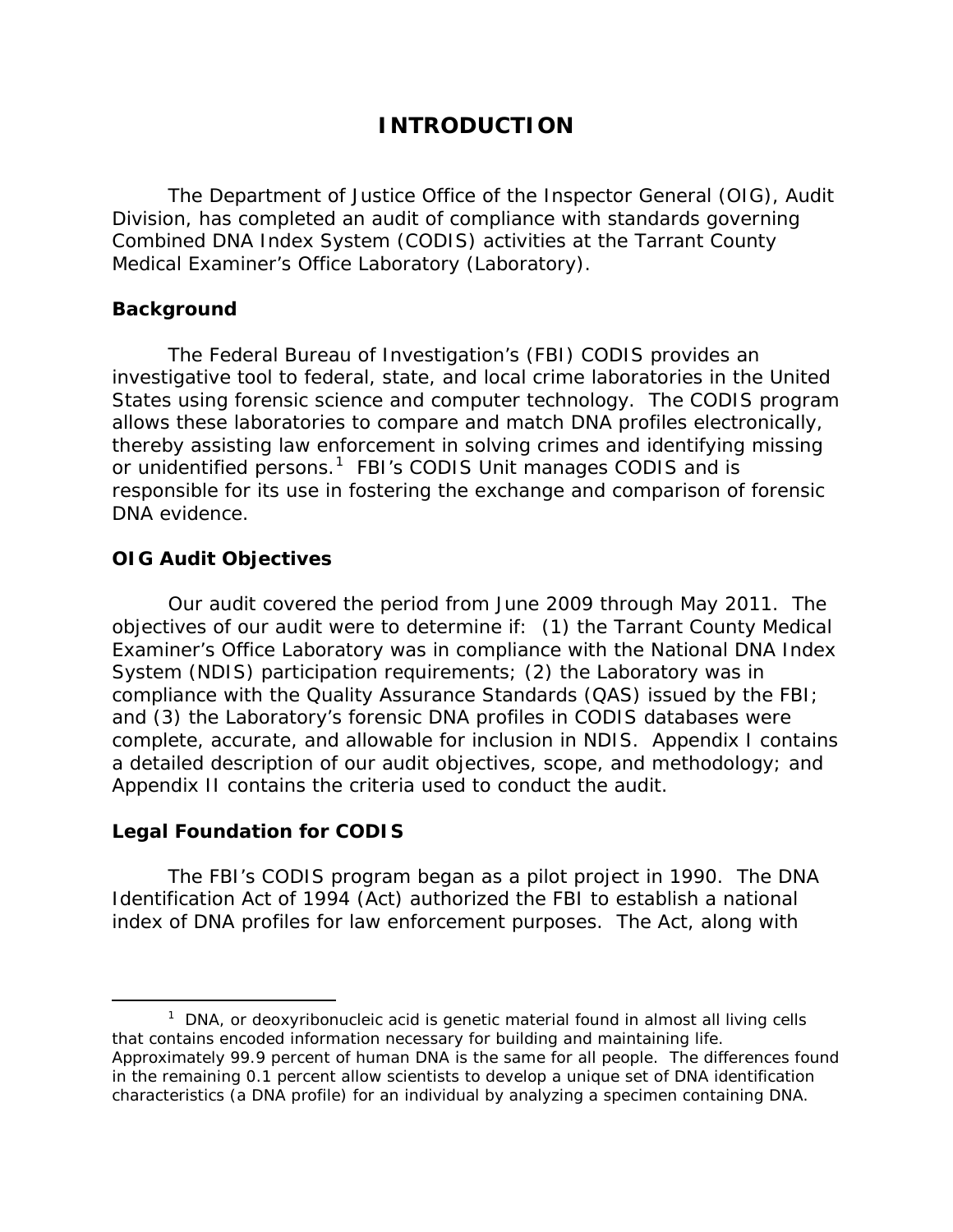subsequent amendments, has been codified in a federal statute (Statute) providing the legal authority to establish and maintain NDIS.<sup>[2](#page-6-0)</sup> *Allowable DNA Profiles*

The Statute authorizes NDIS to contain the DNA identification records of persons convicted of crimes, persons who have been charged in an indictment or information with a crime, and other persons whose DNA samples are collected under applicable legal authorities. Samples voluntarily submitted solely for elimination purposes are not authorized for inclusion in NDIS. The Statute also authorizes NDIS to include analysis of DNA samples recovered from crime scenes or from unidentified human remains, as well as those voluntarily contributed from relatives of missing persons.

#### *Allowable Disclosure of DNA Profiles*

The Statute requires that NDIS only include DNA information that is based on analyses performed by or on behalf of a criminal justice agency – or the U.S. Department of Defense – in accordance with QAS issued by the FBI. The DNA information in the index is authorized to be disclosed only: (1) to criminal justice agencies for law enforcement identification purposes; (2) in judicial proceedings, if otherwise admissible pursuant to applicable statutes or rules; (3) for criminal defense purposes, to a defendant who shall have access to samples and analyses performed in connection with the case in which the defendant is charged; or (4) if personally identifiable information (PII) is removed for a population statistics database, for identification research and protocol development purposes, or for quality control purposes.

<span id="page-6-0"></span> <sup>2</sup> 42 U.S.C.A. § 14132 (2006).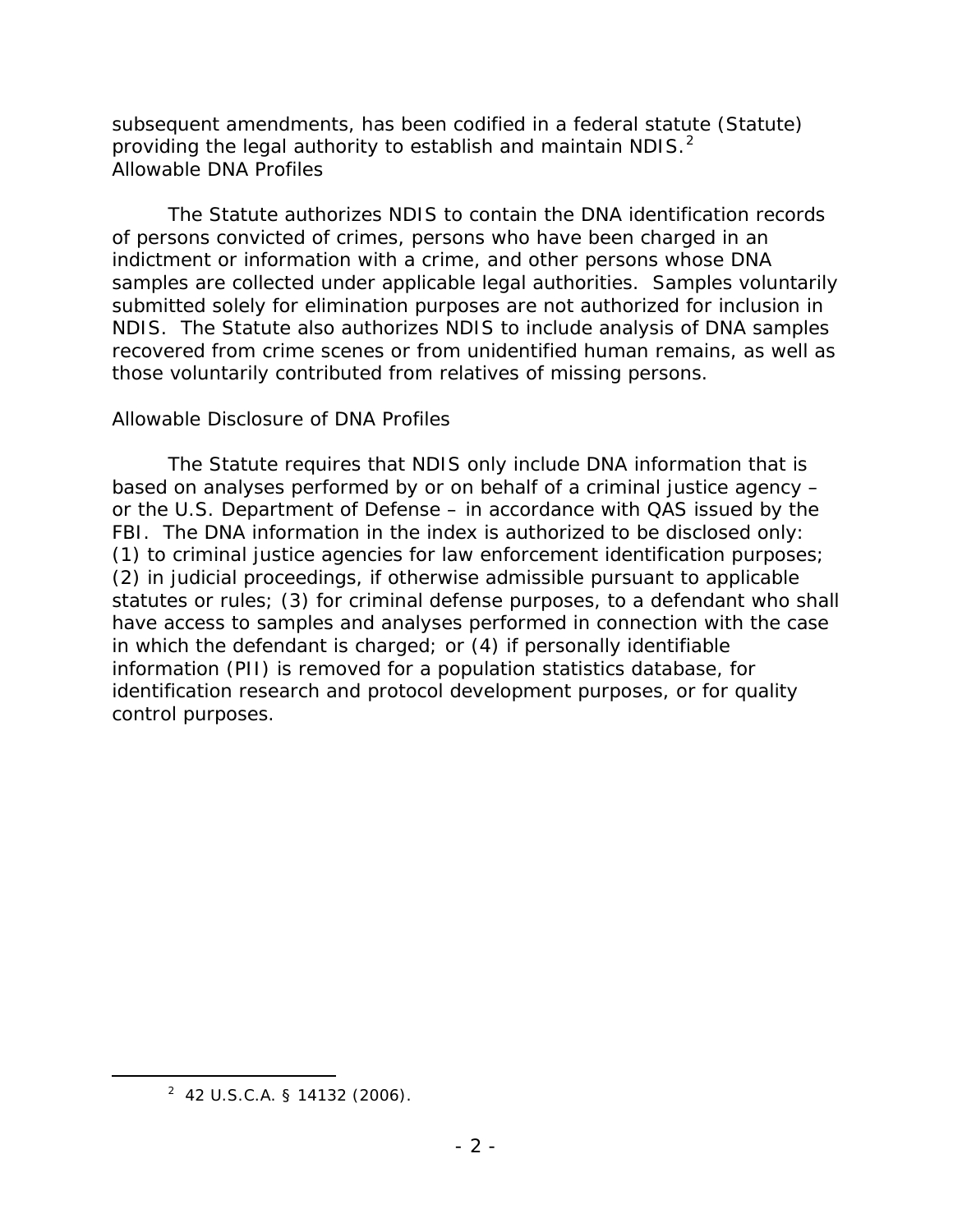#### <span id="page-7-0"></span>**CODIS Structure**

The FBI implemented CODIS as a distributed database with hierarchical levels that enables federal, state, and local crime laboratories to compare DNA profiles electronically. CODIS consists of a hierarchy of three distinct levels: (1) NDIS, managed by the FBI as the nation's DNA database containing DNA profiles uploaded by participating states; (2) the State DNA Index System (SDIS) which serves as a state's DNA database containing DNA profiles from local laboratories within the state and state offenders; and (3) the Local DNA Index System (LDIS), used by local laboratories. DNA profiles originate at the local level and then flow upward to the state and, if allowable, national level. For example, the local laboratory in the Palm Beach County, Florida, Sheriff's Office sends its profiles to the state laboratory in Tallahassee, which then uploads the profiles to NDIS. Each state participating in CODIS has one designated SDIS laboratory. The SDIS laboratory maintains its own database and is responsible for overseeing NDIS issues for all CODIS-participating laboratories within the state. The graphic below illustrates how the system hierarchy works.



#### **Example of System Hierarchy within CODIS**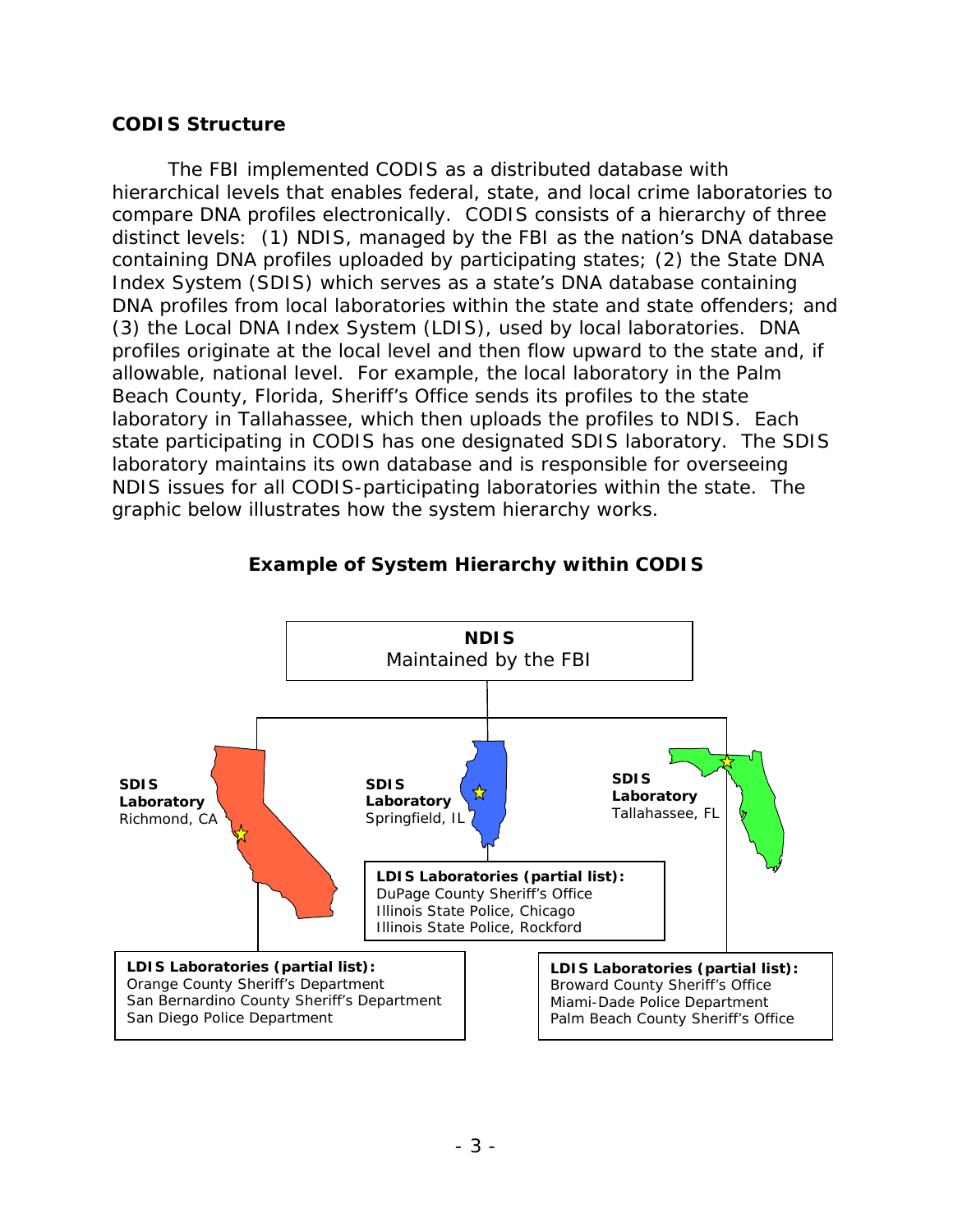#### *National DNA Index System*

 $\overline{a}$ 

NDIS, the highest level in the CODIS hierarchy, enables laboratories participating in the CODIS program to electronically compare DNA profiles on a national level. NDIS does not contain names or other PII about the profiles. Therefore, matches are resolved through a system of laboratoryto-laboratory contacts. NDIS contains the following eight searchable indices:

- Convicted Offender Index contains profiles generated from persons convicted of qualifying offenses.<sup>[3](#page-8-0)</sup>
- Arrestee Index is comprised of profiles developed from persons who have been arrested, indicted, or charged in an information with a crime.
- Legal Index consists of profiles that are produced from DNA samples collected from persons under other applicable legal authorities.<sup>[4](#page-8-1)</sup>
- Detainee Index contains profiles from non-U.S. persons detained under the authority of the United States and required by law to provide a DNA sample for analysis and entry into NDIS.
- Forensic Index profiles originate from, and are associated with, evidence found at crime scenes.
- Missing Person Index contains known DNA profiles of missing persons and deduced missing persons.
- Unidentified Human (Remains) Index holds profiles from unidentified living individuals and the remains of unidentified deceased individuals.<sup>[5](#page-8-2)</sup>

<span id="page-8-0"></span> $3$  The phrase "qualifying offenses" refers to local, state, or federal crimes that require a person to provide a DNA sample in accordance with applicable laws.

<span id="page-8-1"></span><sup>&</sup>lt;sup>4</sup> An example of a Legal Index profile is one from a person found not guilty by reason of insanity who is required by the relevant state law to provide a DNA sample.

<span id="page-8-2"></span><sup>&</sup>lt;sup>5</sup> An example of an Unidentified Human (Remains) Index profile from a living person is a profile from a child or other individual, who cannot or refuses to identify themselves.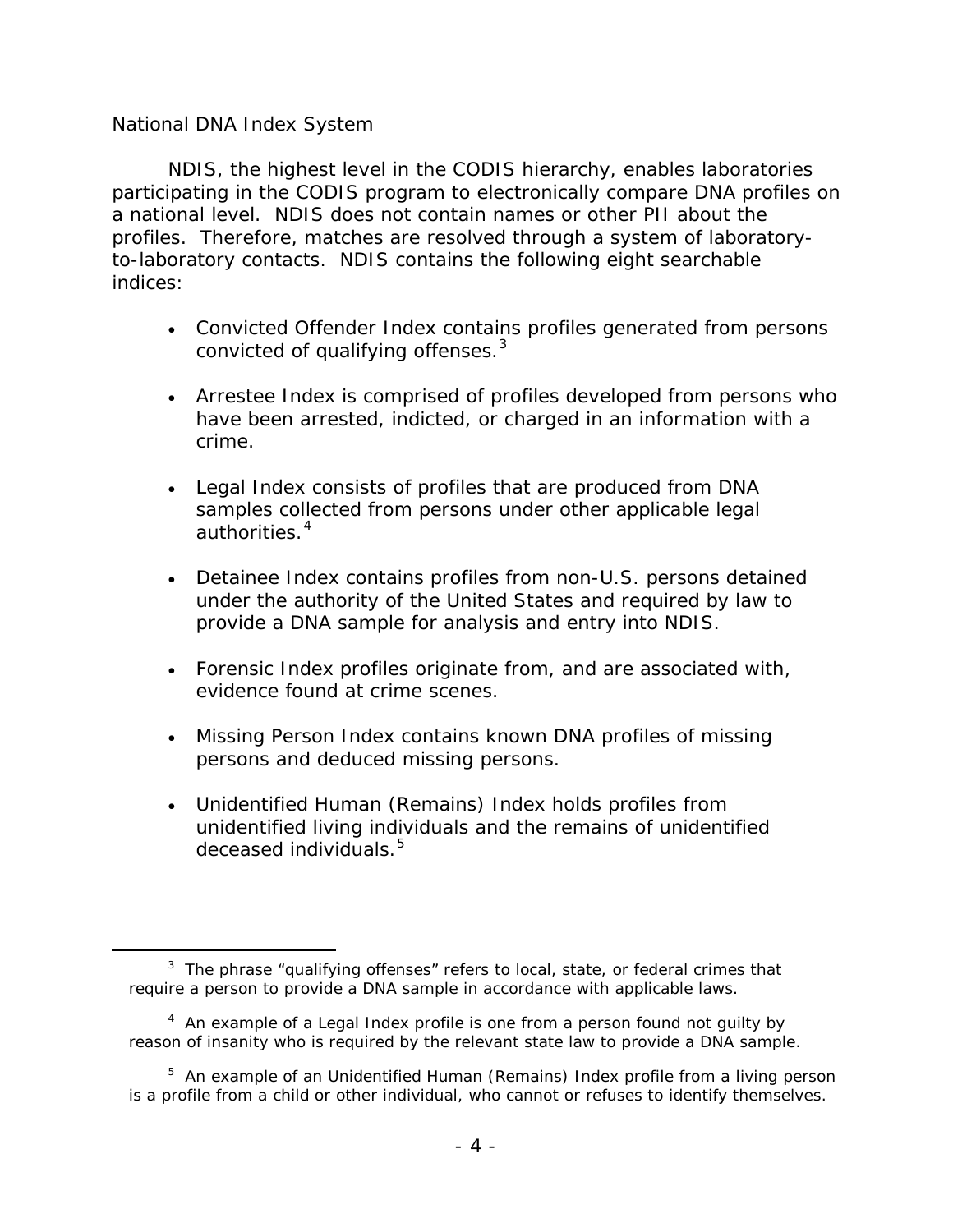• Relatives of Missing Person Index is comprised of DNA profiles generated from the biological relatives of individuals reported missing.

Given these multiple databases, the main functions of CODIS are to: (1) generate investigative leads that may help in solving crimes and (2) identify missing and unidentified persons.

The Forensic Index generates investigative leads in CODIS that may help solve crimes. Investigative leads may be generated through matches between the Forensic Index and other indices in the system, including the Convicted Offender, Arrestee, and Legal Indices. These matches may provide investigators with the identity of suspected perpetrators. CODIS also links crime scenes through matches between Forensic Index profiles, potentially identifying serial offenders.

In addition to generating investigative leads, CODIS furthers the objectives of the FBI's National Missing Person DNA Database program through its ability to identify missing and unidentified individuals. For instance, those persons may be identified through matches between the profiles in the Missing Person Index and the Unidentified Human (Remains) Index. In addition, the profiles within the Missing Person and Unidentified Human (Remains) Indices may be vetted against the Forensic, Convicted Offender, Arrestee, Detainee, and Legal Indices to provide investigators with leads in solving missing and unidentified person cases.

#### *State and Local DNA Index Systems*

The FBI provides CODIS software free of charge to any state or local law enforcement laboratory performing DNA analysis. Laboratories are able to use the CODIS software to upload profiles to NDIS. However, before a laboratory is allowed to participate at the national level and upload DNA profiles to NDIS, a Memorandum of Understanding (MOU) must be signed between the FBI and the applicable state's SDIS laboratory. The MOU defines the responsibilities of each party, includes a sublicense for the use of CODIS software, and delineates the standards laboratories must meet in order to utilize NDIS. Although officials from LDIS laboratories do not sign an MOU, LDIS laboratories that upload DNA profiles to an SDIS laboratory are required to adhere to the MOU signed by the SDIS laboratory.

States are authorized to upload DNA profiles to NDIS based on local, state, and federal laws, as well as NDIS regulations. However, states or localities may maintain NDIS-restricted profiles in SDIS or LDIS. For instance, a local law may allow for the collection and maintenance of a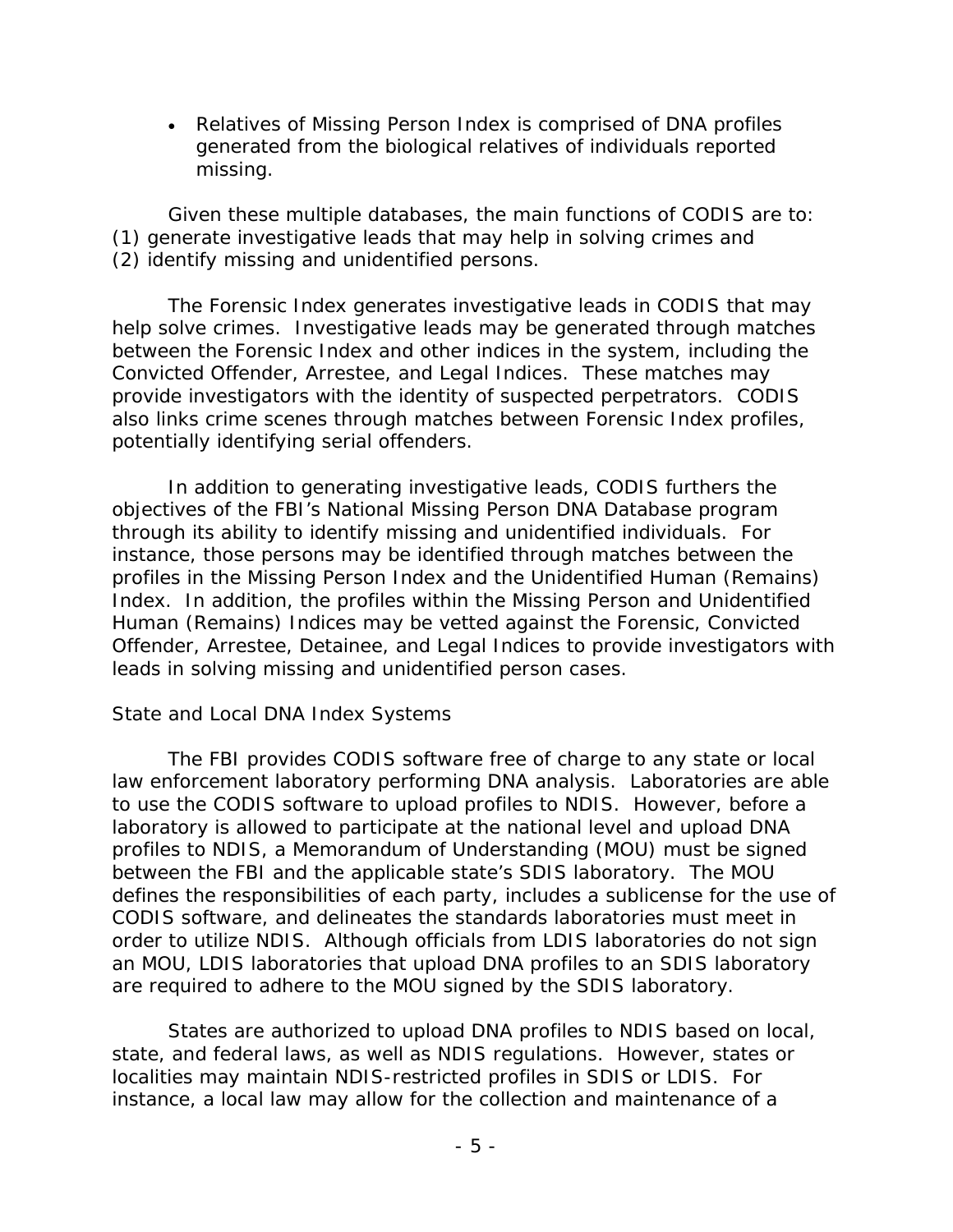victim profile at LDIS but NDIS regulations do not authorize the upload of that profile to the national level.

CODIS becomes more useful as the quantity of DNA profiles in the system increases because the potential for additional leads rises. However, the utility of CODIS relies upon the completeness, accuracy, and quality of profiles that laboratories upload to the system. Incomplete CODIS profiles are those for which the required number of core loci were not tested or do not contain all of the DNA information that resulted from a DNA analysis and may not be searched at NDIS.<sup>[6](#page-10-1)</sup> The probability of a false match among DNA profiles is reduced as the completeness of a profile increases. Inaccurate profiles, which contain incorrect DNA information or an incorrect specimen number, may generate false positive leads, false negative comparisons, or lead to the misidentification of a sample. Further, laws and regulations exclude certain types of profiles from being uploaded to CODIS to prevent violations to an individual's privacy and foster the public's confidence in CODIS. Therefore, it is the responsibility of the Laboratory to ensure that it is adhering to the NDIS participation requirements and the profiles uploaded to CODIS are complete, accurate, and allowable for inclusion in NDIS.

## <span id="page-10-0"></span>**Laboratory Information**

The Laboratory is a Local DNA Index System (LDIS) Laboratory in the state of Texas. The Medical Examiner's Office has jurisdiction over Tarrant, Parker, Denton, and Johnson counties with a combined population exceeding 2 million people. In addition, the Laboratory is a fee-for-service Laboratory serving close to 100 agencies in 30 counties in Texas and throughout the United States. The Laboratory began using CODIS in 1996 and DNA in the processing of criminal case evidence in 2000. The Laboratory analyzes only forensic DNA samples and does not outsource the analysis of forensic profiles. The Laboratory is accredited by the American Society of Crime Laboratory Directors/Laboratory Accreditation Board and was first accredited in June 1999. The Laboratory's next accreditation renewal is due in June 2014.

<span id="page-10-1"></span> $\overline{\phantom{0}}$  $6$  A "locus" is a specific location on a chromosome. The plural form of locus is loci.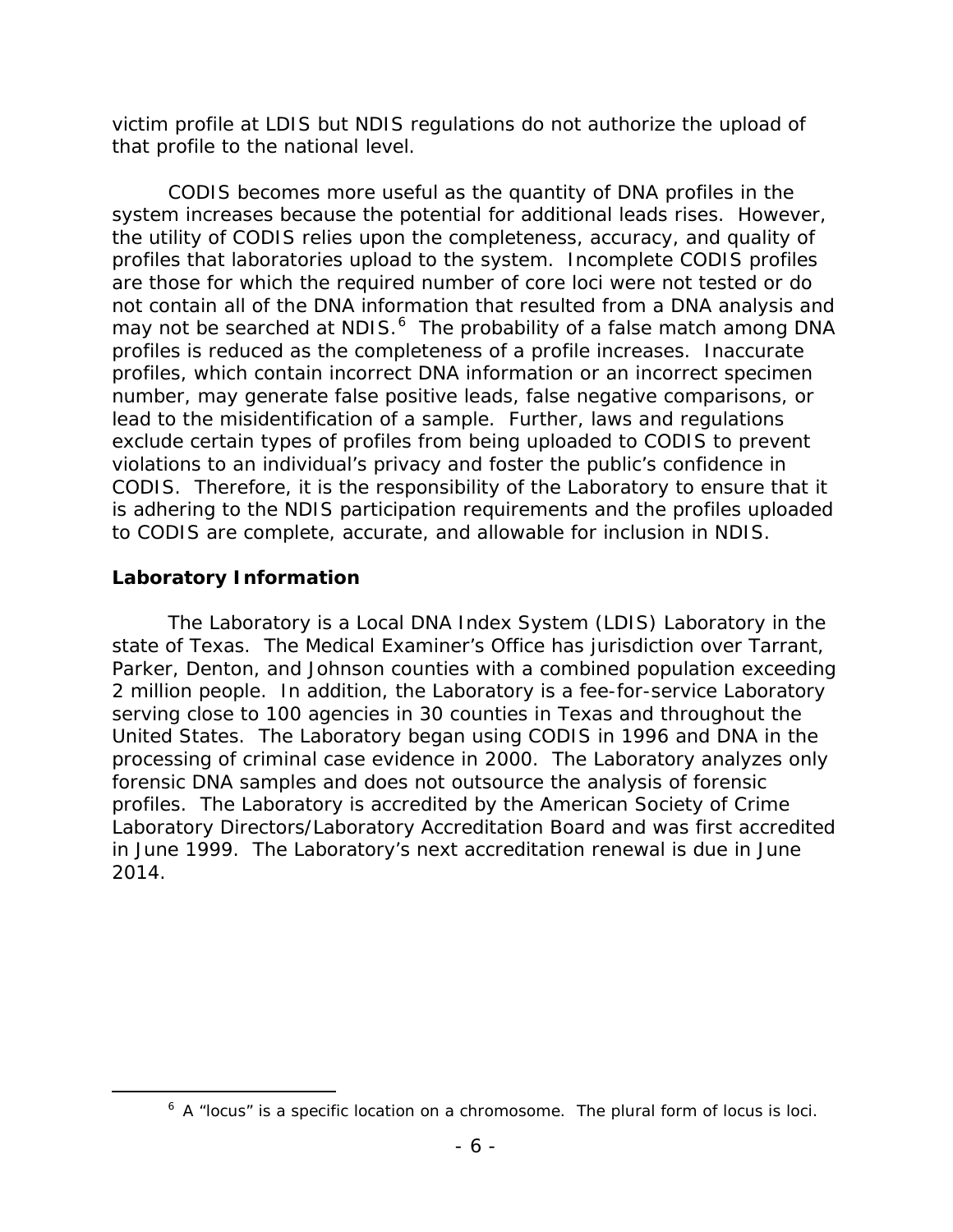# **FINDINGS AND RECOMMENDATIONS**

## <span id="page-11-1"></span><span id="page-11-0"></span>**I. Compliance with NDIS Participation Requirements**

The results of our testing of compliance with NDIS Standards did not identify any instances of noncompliance with the NDIS participation requirements we reviewed.

The NDIS participation requirements, which consist of the MOU and the NDIS Procedure Manual, establish the responsibilities and obligations of laboratories that participate in the CODIS program at the national level. The MOU describes the CODIS-related responsibilities of both the Laboratory and the FBI. The NDIS Procedure Manual is comprised of the NDIS operational procedures and provides detailed instructions for laboratories to follow when performing certain procedures pertinent to NDIS. The NDIS participation requirements we reviewed are listed in Appendix II of this report.

## **Results of the OIG Audit**

We found that the Laboratory complied with the NDIS participation requirements we reviewed. Specifically, we found that CODIS access is properly safeguarded, Laboratory personnel requirements are being fulfilled, and policies and procedures related to NDIS are available and followed by Laboratory staff. These results are described in more detail below.

• NDIS requires that CODIS be physically and electronically safeguarded from unauthorized use and only accessible to limited approved personnel. Because of space limitations, the Laboratory's one CODIS workstation and server are in a separate building from the DNA Laboratory although the buildings are nearby on the same campus. The building housing the workstation has 24-hour monitored camera security and a receptionist who admits and logs in visitors during normal business hours. Outside business hours, employees use an access card and a code for entry. Visitors are escorted at all times within this building. The workstation is located in the Trace Analysis Laboratory which is locked at all times and only CODIS users are allowed to use this workstation. All users have their own CODIS user account and password, and the computer screen locks after 10 minutes of inactivity. The CODIS Administrator makes backups weekly and a monthly backup that is transferred to a secure off-site location.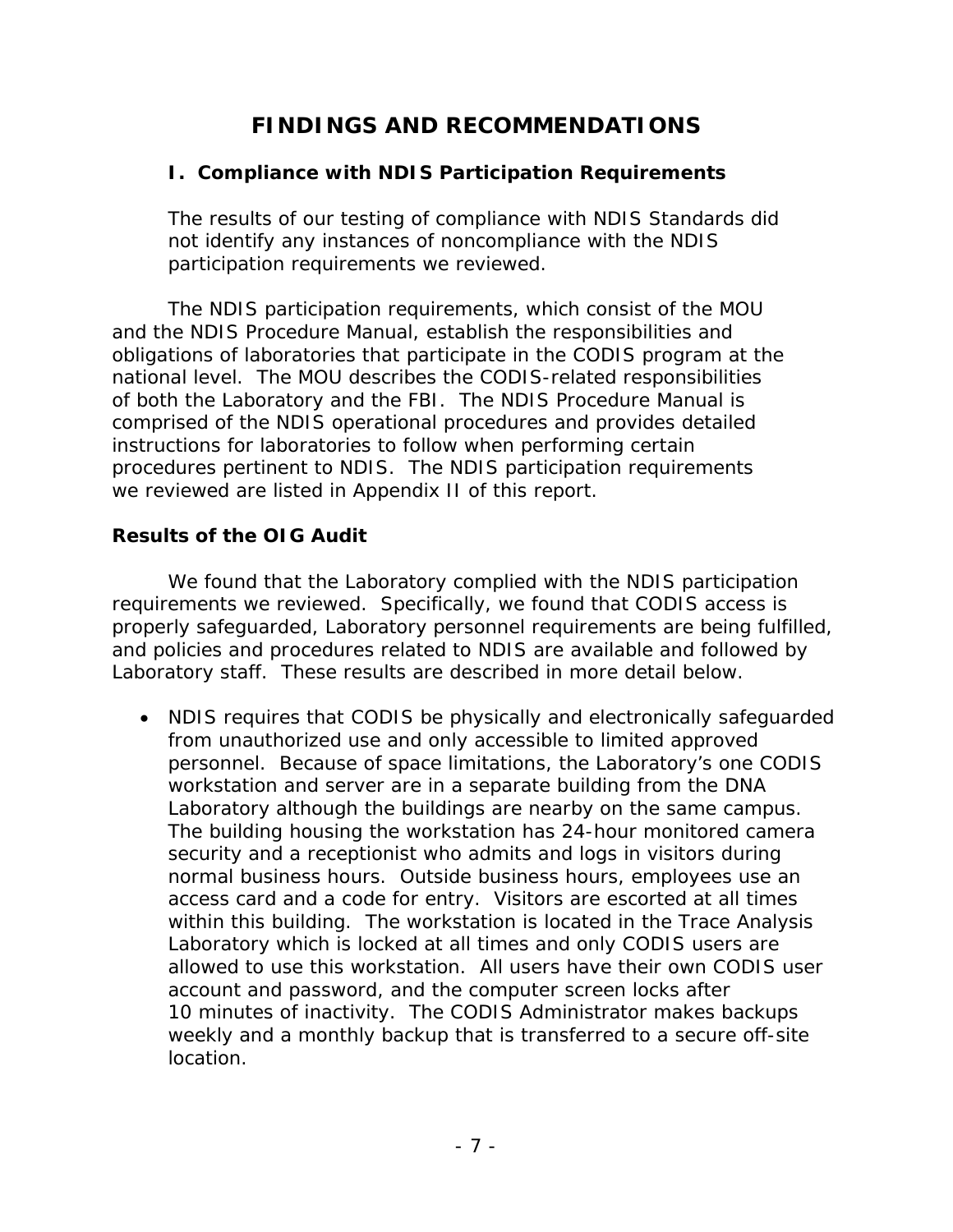- NDIS operational procedures require that CODIS users be aware of the NDIS procedures, know where to find them, and have access to them. We confirmed with two of the Laboratory's CODIS users that they were aware of the procedures. We verified that Laboratory staff knew where to find and access the procedures in the Laboratory.
- CODIS users are required to complete annually DNA Records Acceptance training. We verified with the FBI that all current CODIS users had completed the web-based training.
- The FBI requires that the Laboratory submit fingerprint cards, background information, CODIS user information, and other appropriate documentation regarding CODIS users. We verified that the Laboratory submitted all required information for each CODIS user to the FBI.
- NDIS requires that participating Laboratories maintain personnel files for CODIS users, including proficiency testing, training, and other reports in accordance with requirements of Federal/State/Local law, policy, and/or standards established by the applicable accrediting organization. According to Laboratory policy and officials, personnel records on Laboratory personnel concerning proficiency testing, qualifications, training, and skills are kept indefinitely. As a result, we determined the Laboratory is conforming with this NDIS requirement.
- NDIS procedures require a match confirmation process when matches are identified in the CODIS system. We judgmentally selected a sample of five NDIS matches and found the Laboratory to be timely in match confirmation requests, match confirmations, confirmation dispositions, and the notification to investigators of forensic matches.

#### **Conclusion**

For the areas we tested, we determined that the Laboratory was in compliance with NDIS participation requirements. We did not identify any deficiencies in safeguarding CODIS, annual training forms, personnel records, or NDIS matches. We made no recommendations concerning our review of NDIS participation requirements.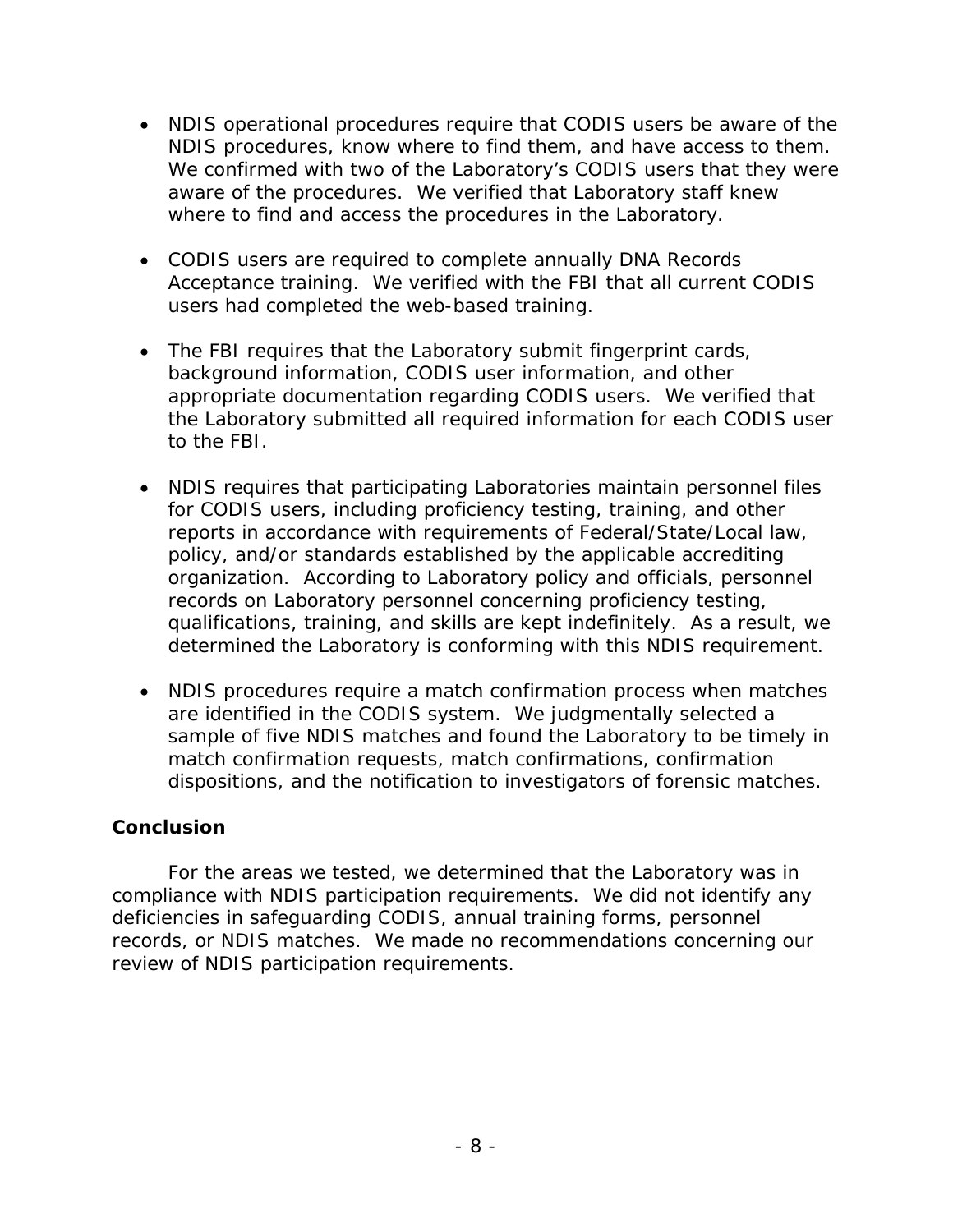### <span id="page-13-0"></span>**II. Compliance with Quality Assurance Standards**

We reviewed the Laboratory's compliance with the FBI's quality assurance standards (QAS) by examining the two most recent annual reviews, and the Laboratory's policies and procedures for sample processing, sample security, and sample retention.  $7$  We did not identify any instances of non-compliance with these standards.

During our audit, we considered the Forensic QAS issued by the FBI. These standards describe the quality assurance requirements that the Laboratory must follow to ensure the quality and integrity of the data it produces. We also assessed the two most recent QAS reviews that the .<br>laboratory underwent.<sup>[8](#page-13-2)</sup> The QAS we reviewed are listed in Appendix II.

## **Results of the OIG Audit**

We found that the Laboratory complied with the Forensic QAS tested. Specifically, we found the Laboratory is reviewed annually, has sufficient building and evidence security, and has appropriate quality assurance policies. These results are described in more detail below.

- The QAS requires laboratories to undergo an annual review, including an external review at least every 2 years. We determined that the Laboratory complied with this requirement by undergoing an external review for each of the past 2 years.
- We obtained the two most recent external annual reviews for the Laboratory. We determined that for both reviews, the required FBI audit document was used. There were no instances of noncompliance in either review so no corrective action was required. We also determined that all reviewers had completed the FBI's required QAS training.

<span id="page-13-1"></span> <sup>7</sup>  $7$  Forensic Quality Assurance Standards refer to the Quality Assurance Standards for Forensic DNA Testing Laboratories, effective July 1, 2009.

<span id="page-13-2"></span><sup>&</sup>lt;sup>8</sup> The QAS require that laboratories undergo annual audits. Every other year, the QAS requires that the audit be performed by an external agency that performs DNA identification analysis and is independent of the laboratory being reviewed. These audits are not required by the QAS to be performed in accordance with the *Government Auditing Standards* (GAS) and are not performed by the Department of Justice Office of the Inspector General. Therefore, we will refer to the QAS audits as reviews (either an internal laboratory review or an external laboratory review, as applicable) to avoid confusion with our audits that are conducted in accordance with GAS.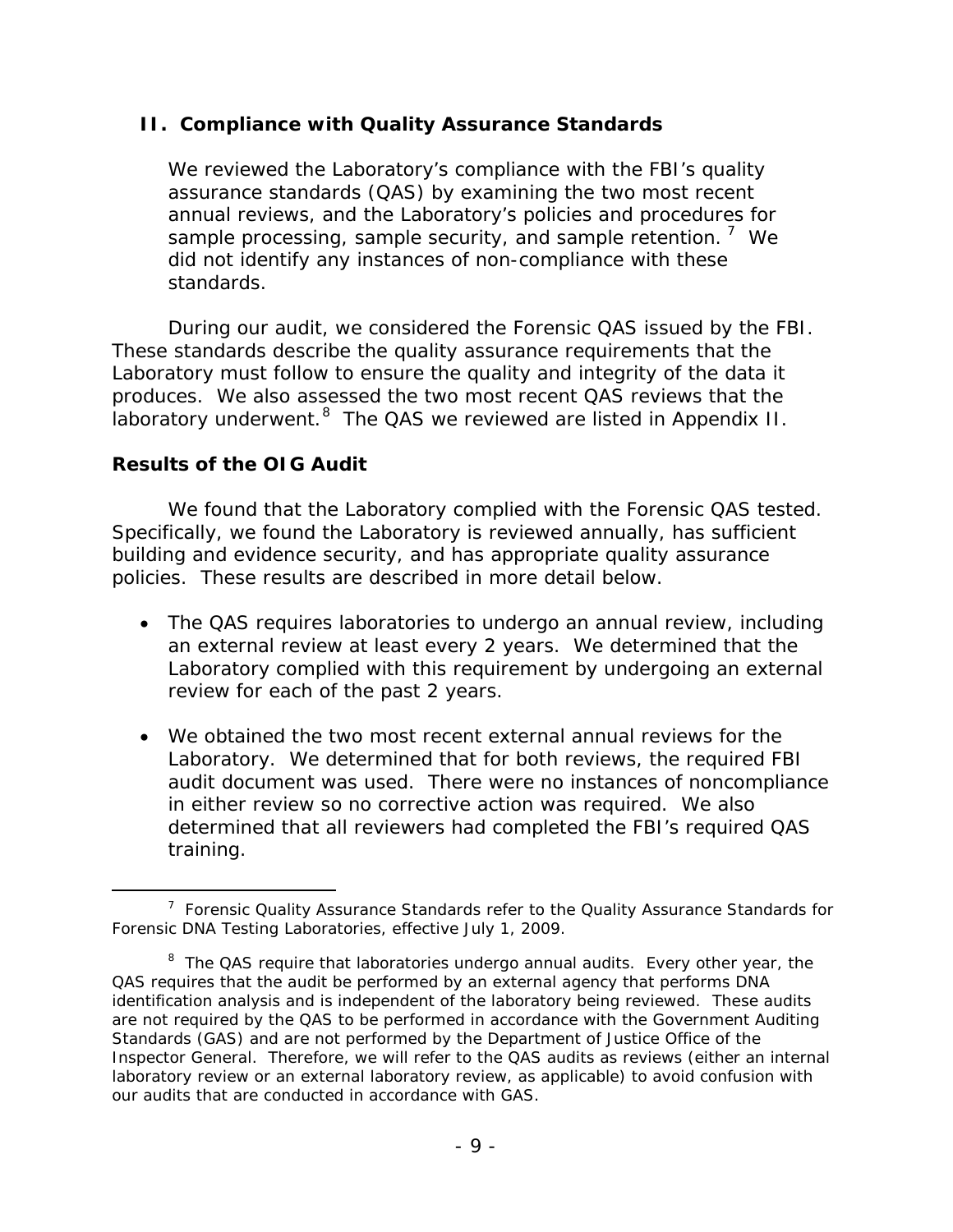- For us to rely on the external review reports, we requested that external reviewers confirm they were independent at the time of the review. We received completed reviewer independence statements from the reviewers participating in the external reviews.
- We verified that the entrances to the building that house the Laboratory are properly secured and the Laboratory itself is controlled with a key-coded door and entrance cards for the Laboratory analysts. These cards and key pad combinations are documented by the Laboratory's Director. The building housing the CODIS server and workstation has 24-hour security and a receptionist who admits and logs in visitors. In both buildings visitors are escorted at all times. Overall security at the buildings housing the Laboratory and the CODIS server and workstation appear to be in compliance with the QAS requirements that we tested.
- The integrity of physical evidence is maintained by the Laboratory in accordance with the QAS standards. Specifically, the Evidence Custodian uses an information management system to track evidence. Each item of evidence is given a unique case number and a description of the specimen. To ensure accuracy of data loaded into the database, the Laboratory technically reviews all case files and completes a checklist for each sample prior to uploading it to CODIS.
- The QAS requires laboratories to perform evidence examination, DNA extraction, and polymerase chain reaction (PCR) setup at separate times or in separate spaces. In addition, the QAS requires that these processes do not occur in the same room as amplification. We determined that the Laboratory conformed to these requirements.
- The Laboratory properly stores forensic samples in secure areas and retains the samples indefinitely. Specific to forensic samples, prior to processing an analyst takes cuttings. These cuttings are kept indefinitely and the evidence from which the samples are taken is returned to the submitting agency.

## **Conclusion**

Based on our analysis of the Laboratory's most recent two QAS, reviews as well as Laboratory practices for sample security, we conclude that the Laboratory is in compliance with the FBI's QAS we tested. We made no recommendations concerning our review of Quality Assurance Standards.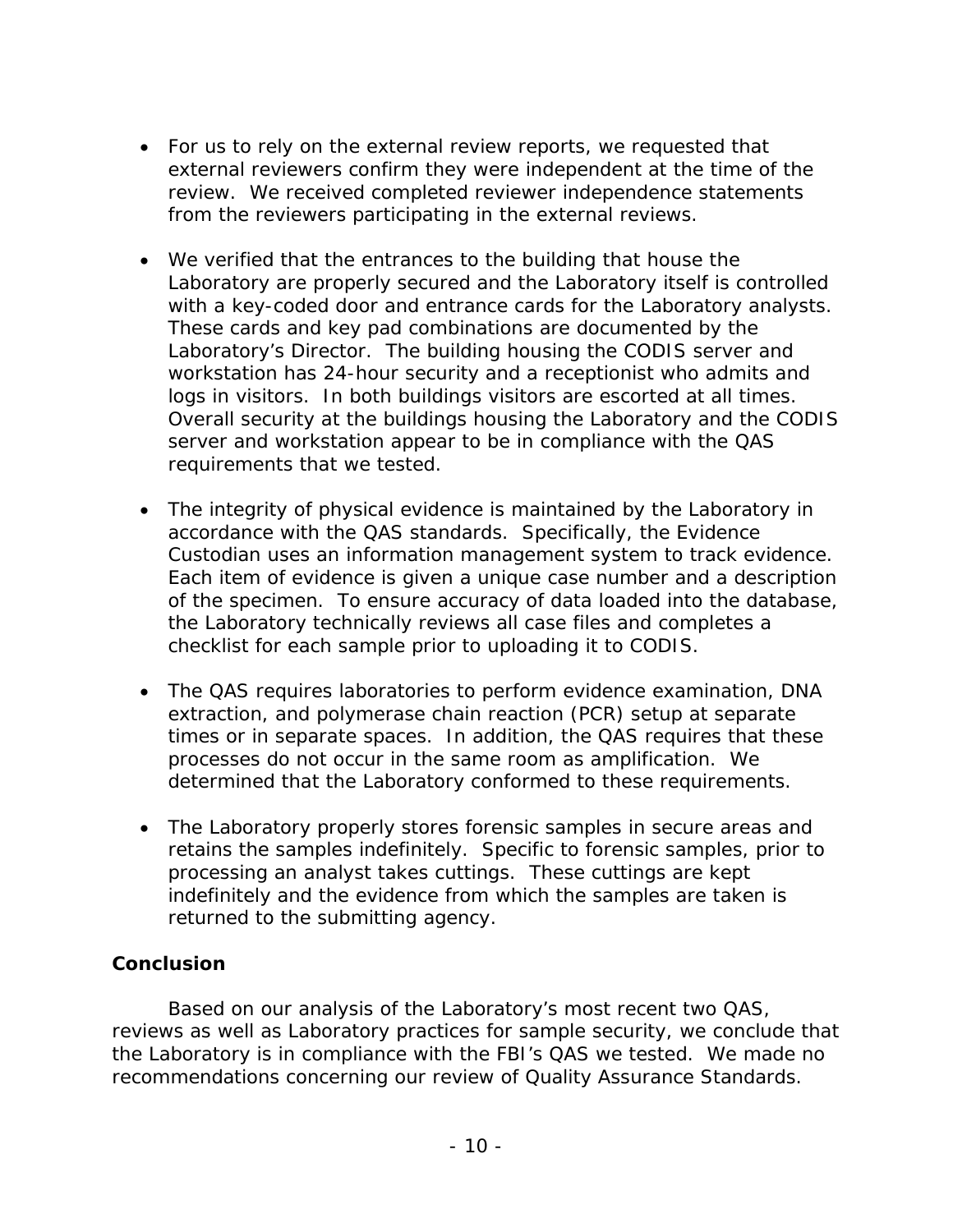## <span id="page-15-0"></span>**III. Suitability of Forensic DNA Profiles in CODIS Databases**

We reviewed 100 DNA profiles in the Laboratory's forensic CODIS database and determined that all were complete and accurate. The Laboratory had removed seven profiles from NDIS before our audit began and we determined that an additional two profiles should be deleted from NDIS.

We reviewed a sample of the Laboratory's Forensic DNA profiles to determine whether each profile was complete, accurate, and allowable for inclusion in NDIS. To test the completeness and accuracy of each profile, we established standards that require a profile include all the loci for which the analyst obtained results, and that the values at each locus match those identified during analysis. Our standards are described in more detail in Appendix II of this report.

The FBI's NDIS operational procedures establish the DNA data acceptance standards by which laboratories must abide. The FBI also developed a flowchart as guidance for the laboratories for determining what is allowable in the forensic index at NDIS. Laboratories are prohibited from uploading forensic profiles to NDIS that clearly match the DNA profile of the victim or another known person that is not a suspect. A profile at NDIS that matches a suspect may be allowable if the contributor is unknown at the time of collection, however, NDIS guidelines prohibit profiles that match a suspect if that profile could reasonably have been expected to be on an item at the crime scene or part of the crime scene independent of the crime. For instance, a profile from an item seized from the suspect's person, such as a shirt, or that was in the possession of the suspect when collected is generally not a forensic unknown and would not be allowable for upload to NDIS. The NDIS procedures we reviewed are listed in Appendix II of this report.

#### **Results of the OIG Audit**

We selected a sample of 100 profiles out of the 1,220 forensic profiles the Laboratory had uploaded to NDIS as of May 18, 2011. The Laboratory determined that seven of these profiles were unallowable for inclusion in NDIS and removed them before our audit field work began. We agreed with the Laboratory's determinations. Of the remaining 93 profiles, we determined an additional 2 were unallowable for upload to NDIS. The remaining 91 profiles sampled were complete, accurate, and allowable for inclusion in NDIS. The specific exceptions are explained in more detail below.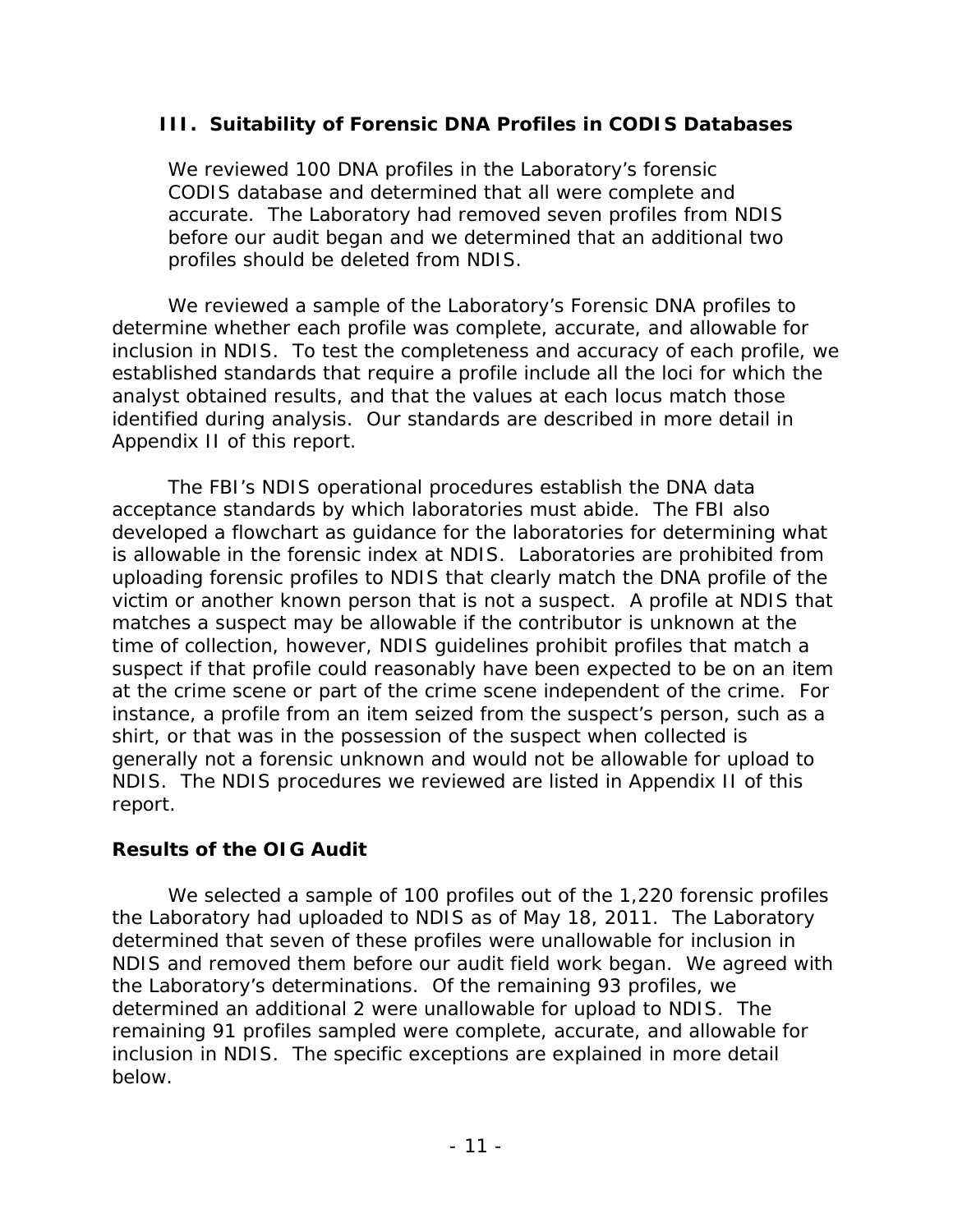## **Unallowable Profiles**

Our review resulted in the identification of two unallowable profiles. The Laboratory had deleted seven other unallowable profiles before our audit began.

In December 2006, the FBI issued a flowchart with eight general principles to assist DNA analysts in determining if a profile is eligible for upload to NDIS. The unallowable profiles were attributed to the following three general principles.

FBI General Principle number 2 requires that a profile must be derived from evidence from a crime scene. General Principle number 4 states that a profile must be attributable to a putative perpetrator. General Principle number 8 states that if a suspect's profile can reasonably be expected to be on an item that is at the crime scene or is part of the crime scene independent of the crime, then it is probably not a Forensic Unknown. This would generally be considered a Suspect profile and is therefore not allowable at NDIS.

The following table describes the nine unallowable profiles that the Laboratory either deleted before our audit began or while we were reviewing the profiles and the reasons they were unallowable in NDIS.

|               | <b>FBI</b> General | <b>FBI</b> General |                    |
|---------------|--------------------|--------------------|--------------------|
|               | Principle          | Principle          | <b>FBI</b> General |
|               | Number 2           | Number 4           | Principle          |
|               | (Crime Scene       | (Putative          | Number 8           |
| Sample Number | Evidence)          | Perpetrator)       | (Suspect)          |
| $CA-06$       |                    |                    |                    |
| $CA-19$       | X                  |                    |                    |
| $CA-24$       |                    |                    |                    |
| $CA-25$       |                    |                    |                    |
| $CA-46$       |                    | X                  |                    |
| $CA-72$       |                    | X                  |                    |
| $CA-90$       |                    | X                  |                    |
| $CA-97$       |                    |                    |                    |
| $CA-99$       |                    |                    |                    |

## **Nine Unallowable Profiles Deleted from NDIS**

Source: OIG Analysis

Each of these profiles was uploaded to NDIS prior to the FBI's General Principles becoming available for distribution to laboratories. Laboratory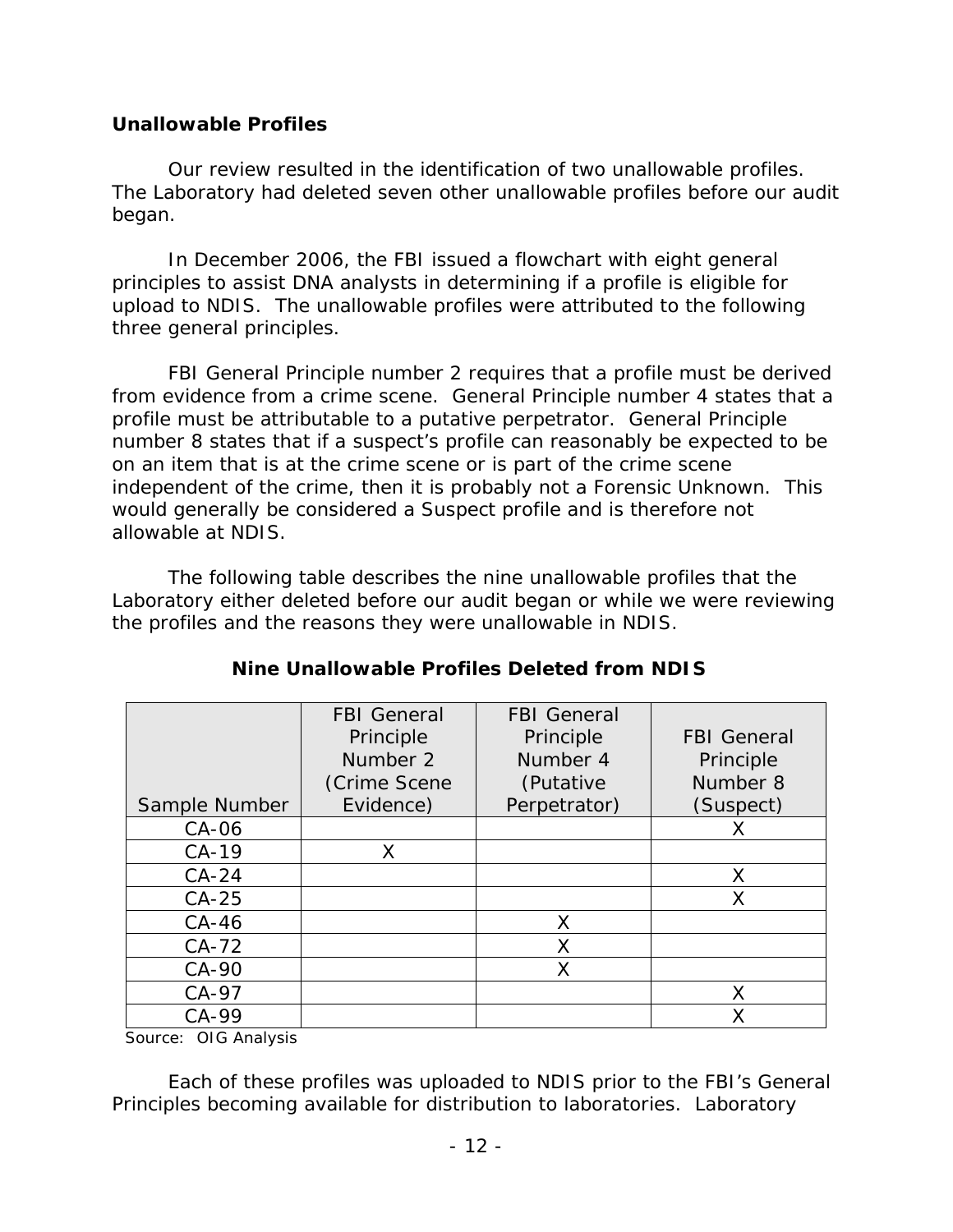personnel provided documentation that the unallowable profiles had been deleted from NDIS. The profiles are described in more detail below.

## *Sample Number CA-06*

This profile was from a homicide case and the specimen was a blood stain from the suspect's T-shirt. However, the T-shirt was found in the trunk of the defendant's car and the profile matched the known profile of the suspect. The Laboratory deleted this profile before our field work because the specimen was from the suspect's own shirt and his DNA could be expected to be there. We agreed with the Laboratory's decision to delete this profile.

## *Sample Number CA-19*

The crime was the sexual assault of a minor. The specimen came from an envelope that had been sent to the victim prior to the assault by the suspect and matched the suspect's profile. This profile was not allowable because it was not part of the crime scene. The Laboratory deleted this profile during our fieldwork.

## *Sample Number CA-24*

This was a homicide case and the specimen was a swab taken from the hand of the suspect and matched the suspect's known profile. The Laboratory deleted this profile before our field work because it came from the suspect's body. We agreed with the Laboratory that this profile should be deleted.

## *Sample Number CA-25*

The profile was developed from scrapings from a bandana. The case file information revealed that a witness stated he/she saw the suspect wearing the bandana during an aggravated robbery. However, the bandana was given to authorities by a friend of the suspect several days later. The profile matched the suspect. The profile is unallowable because it was not taken from the crime scene and could have contained the suspect's DNA independent from the crime. The Laboratory deleted the profile during our fieldwork.

#### *Sample Number CA-46*

This crime was the burglary of a vehicle. The specimen came from a soda can found near where the vehicle was recovered. Officials at the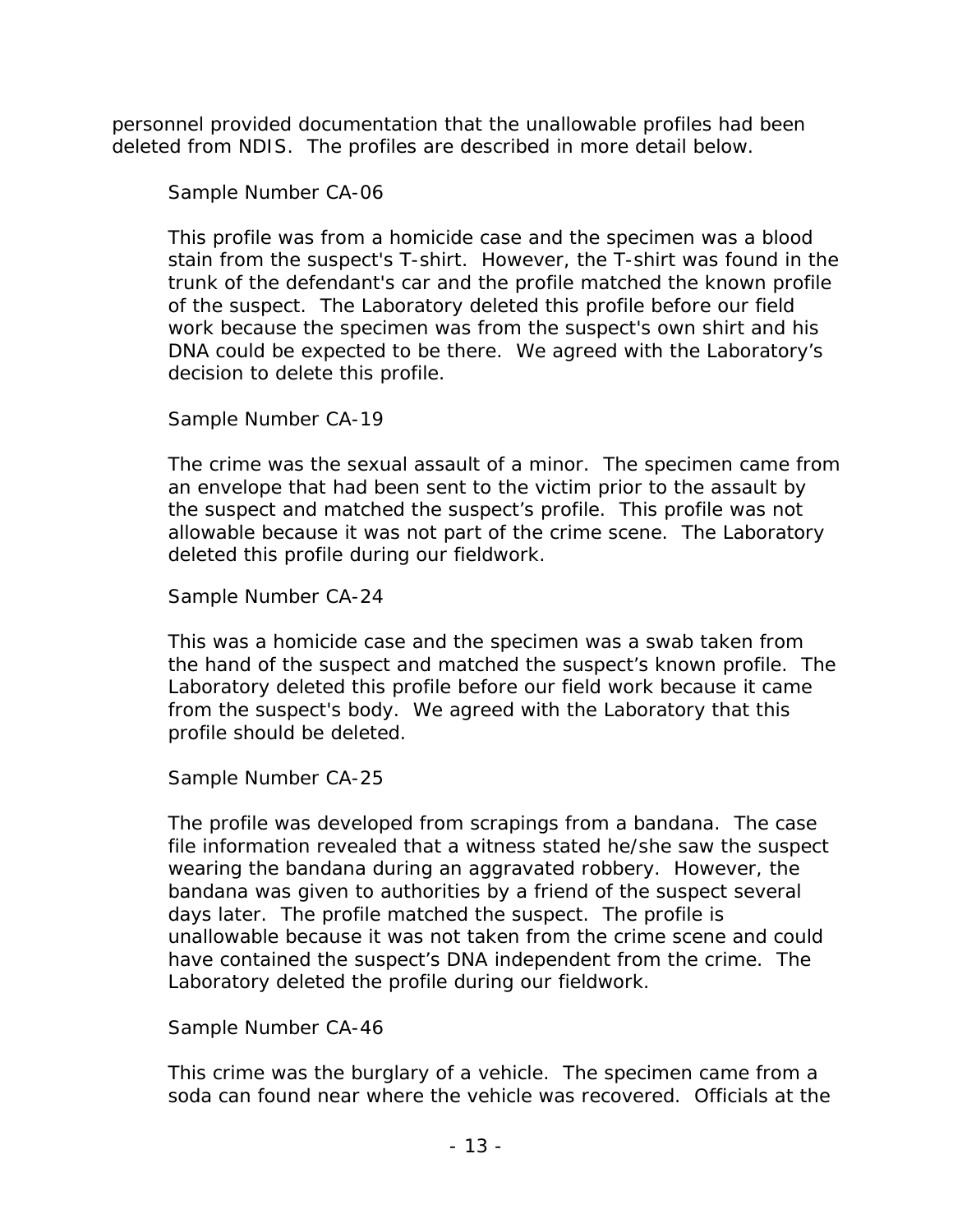Laboratory tried to contact the investigator on the case to identify more information and more closely tie the can to the crime scene and putative perpetrator, but investigators could not give additional information and were no longer pursuing the case. The Laboratory deleted this profile from NDIS before our field work because it could not determine whether the can came from the crime scene and the information in the case file was not sufficient to attribute the profile to the putative perpetrator.

## *Sample Number CA-72*

This was the burglary of vending machines in an elementary school. The specimen came from a soda can found near the vending machines. However, there was not enough information in the case file to determine that the can was attributable to the putative perpetrator, and not a person unrelated to the crime. The Laboratory contacted the investigator, but the investigator could not provide additional information that was sufficient to maintain the profile at NDIS. As a result, the Laboratory deleted this profile prior to our field work.

## *Sample Number CA-90*

The crime was the burglary of a building. The specimen came from a soft drink bottle near the crime scene. Officials at the Laboratory contacted the investigator who said he could not be certain the bottle was left by a perpetrator. The investigator said he was no longer pursuing the case. As a result, the Laboratory deleted the profile prior to our field work.

## *Sample Number CA-97*

The specimen was a cutting taken from jeans of the suspect of a capital murder case. The jeans were taken from the suspect's residence, not the crime scene, and the profile developed from the sample matched the suspect's known profile. The Laboratory deleted this profile before our field work because the evidence was not taken from the crime scene and the suspect's DNA could have been on the jeans independent of the crime.

#### *Sample Number CA-99*

This case was an aggravated robbery. The profile was developed from scrapings from a cap that was retrieved from the suspect's vehicle several hours after the crime. According to the case file, a witness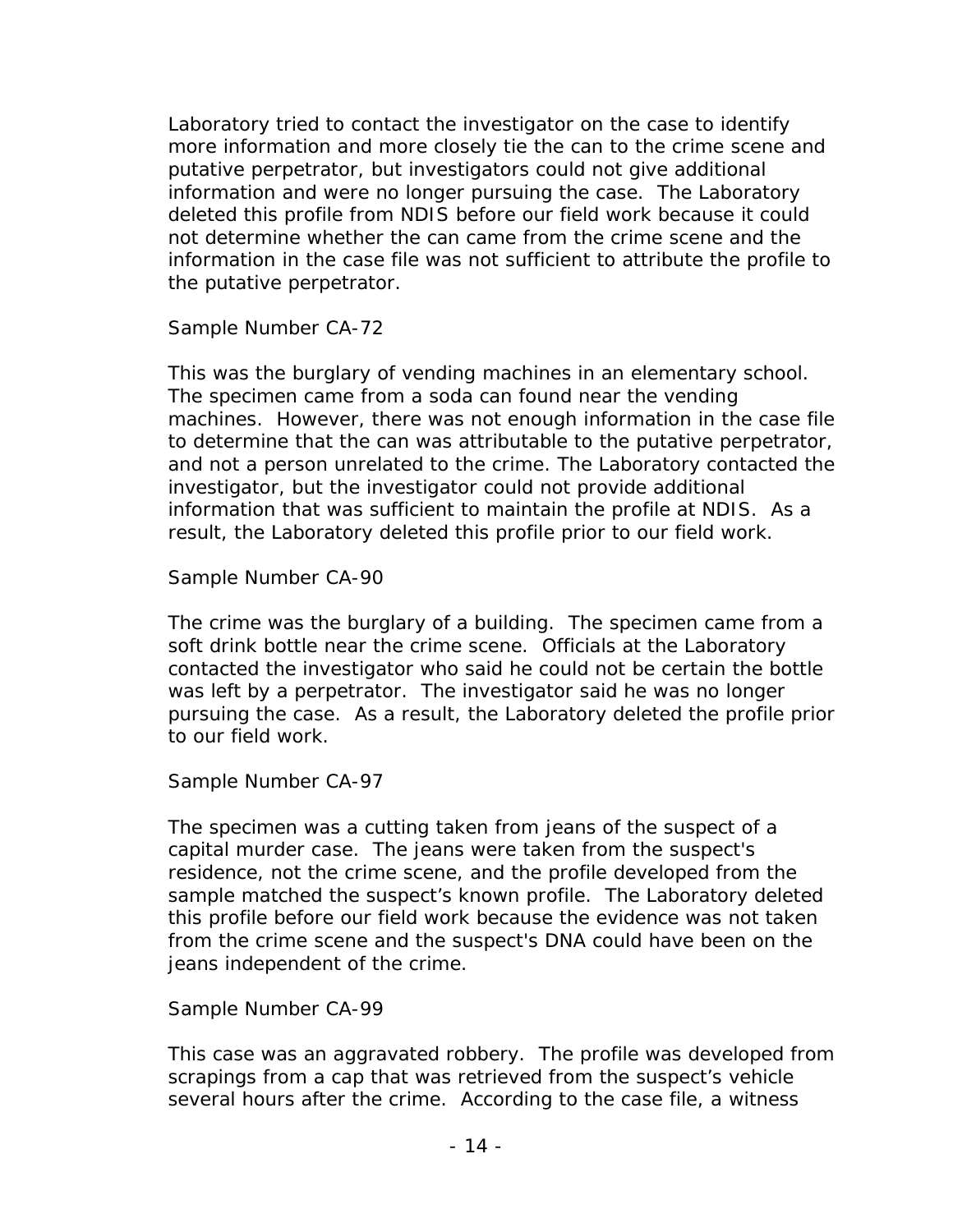saw the perpetrator wearing a cap with the same description during the crime. The profile developed from the DNA found on the cap matched that of the suspect. The Laboratory deleted this profile before our field work because the suspect's DNA could be expected to be on his own cap and the cap was not taken from the crime scene.

#### **Conclusion**

For the 100 forensic profiles we tested, the Laboratory had deleted 7 from NDIS before our audit began. We agreed with the Laboratory's determinations for these profiles. During our audit field work, in discussion with Laboratory officials, we identified two additional profiles that the Laboratory agreed to delete. The remaining 91 profiles were complete, accurate, and allowable for inclusion in NDIS. In addition, all of the unallowable profiles were uploaded prior to additional guidance the FBI released in December 2006. As a result, we made no recommendations concerning our review of Forensic DNA profiles.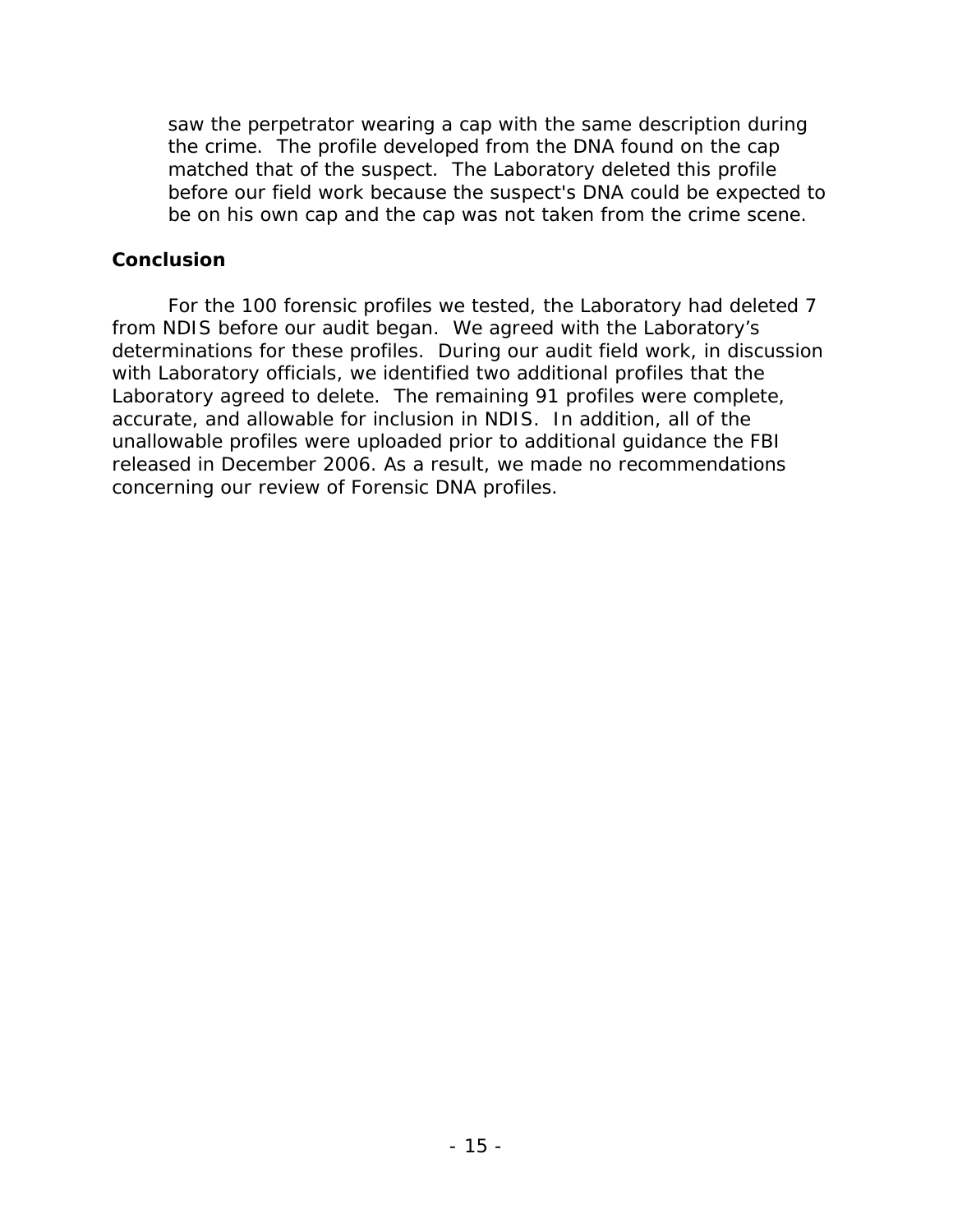# **APPENDIX I**

# **OBJECTIVES, SCOPE, AND METHODOLOGY**

<span id="page-20-0"></span>We conducted this performance audit in accordance with generally accepted government auditing standards. Those standards require that we plan and perform the audit to obtain sufficient, appropriate evidence to provide a reasonable basis for our findings and conclusions based on our audit objectives. We believe that the evidence obtained provides a reasonable basis for our findings and conclusions based on our audit objectives.

Our audit generally covered the period from June 2009 through May, 2011. The objectives of the audit were to determine if: (1) the Laboratory was in compliance with the National DNA Index System (NDIS) participation requirements; (2) the Laboratory was in compliance with the Quality Assurance Standards (QAS) issued by the FBI; and (3) the Laboratory's forensic DNA profiles in CODIS databases were complete, accurate, and allowable for inclusion in NDIS. To accomplish the objectives of the audit, we:

• Examined two external Laboratory QAS review reports and supporting documentation for corrective action taken, if any, to determine whether: (a) the Laboratory complied with the QAS, (b) repeat findings were identified, and (c) recommendations were adequately resolved.

In accordance with the QAS, the internal and external laboratory review procedures are to address, at a minimum, a laboratory's quality assurance program, organization and management, personnel qualifications, facilities, evidence control, validation of methods and procedures, analytical procedures, calibration and maintenance of instruments and equipment, proficiency testing of analysts, corrective action for discrepancies and errors, review of case files, reports, safety, and previous audits. The QAS require that internal and external reviews be performed by personnel who have successfully completed the FBI's training course for conducting such reviews.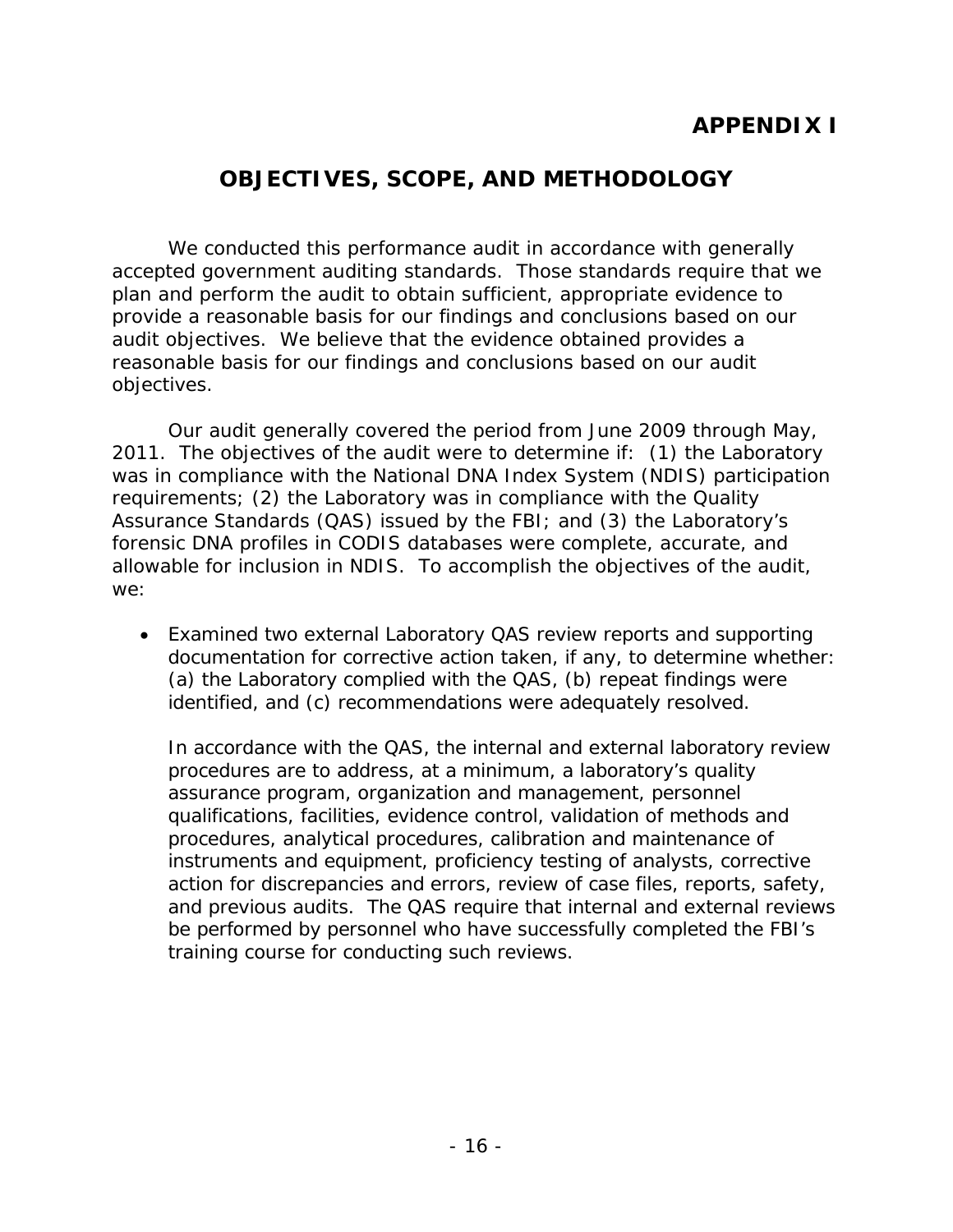As permitted by Government Auditing Standards 7.42 (2007 revision), we generally relied on the results of the Laboratory's external laboratory reviews to determine if the Laboratory complied with the QAS.<sup>[9](#page-21-0)</sup> In order to rely on the work of non-auditors, Government Auditing Standards require that we perform procedures to obtain sufficient evidence that the work can be relied upon. Therefore, we: (1) obtained evidence concerning the qualifications and independence of the individuals who conducted the review and (2) determined that the scope, quality, and timing of the audit work performed was adequate for reliance in the context of the current audit objectives by reviewing the evaluation procedure guide and resultant findings to understand the methods and significant assumptions used by the individuals conducting the reviews. Based on this work, we determined that we could rely on the results of the Laboratory's external laboratory reviews.

- Interviewed Laboratory officials to identify management controls, Laboratory operational policies and procedures, Laboratory certifications or accreditations, and analytical information related to DNA profiles.
- Toured the Laboratory to observe facility security measures as well as the procedures and controls related to the receipt, processing, analyzing, and storage of forensic evidence and convicted offender DNA samples.
- Reviewed the Laboratory's written policies and procedures related to conducting internal reviews, resolving review findings, expunging DNA profiles from NDIS, and resolving matches among DNA profiles in NDIS.
- Reviewed supporting documentation for 5 of 43 NDIS matches to determine whether they were resolved in a timely manner. The Laboratory provided the universe of 43. NDIS matches as of May 31, 2011. The sample was judgmentally selected to include both case-tocase and case-to-offender matches. This non-statistical sample does not allow projection of the test results to all matches.

Reviewed the case files for selected forensic DNA profiles to determine if the profiles were developed in accordance with the Forensic QAS and were complete, accurate, and allowable for inclusion in NDIS.

<span id="page-21-0"></span> $\frac{1}{\sqrt{9}}$  $9$  Further, as noted in Appendix II, we performed audit testing to verify Laboratory compliance with specific QAS that have a substantial effect on the integrity of the DNA profiles uploaded to NDIS.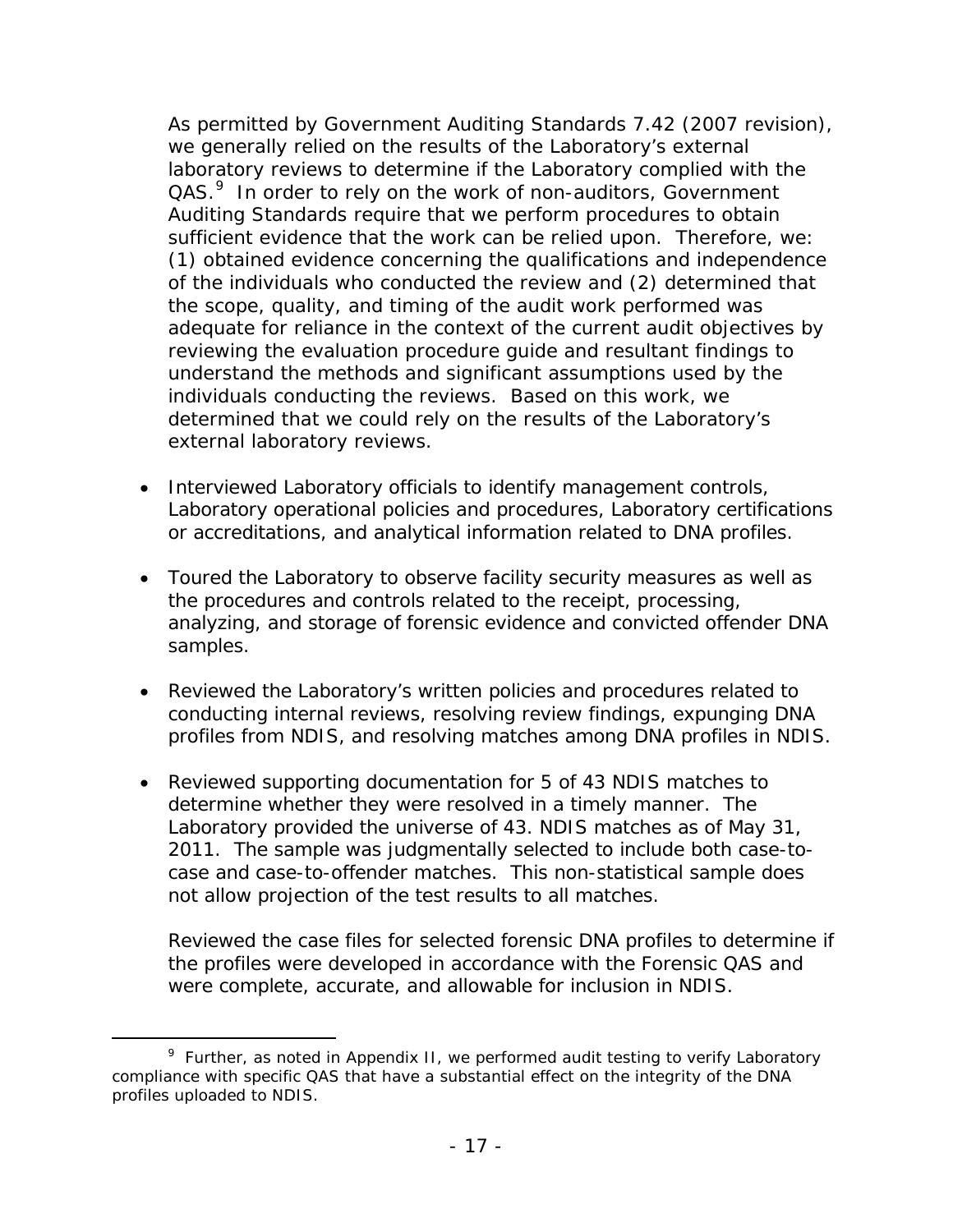Working in conjunction with the contractor used by the FBI to maintain NDIS and the CODIS software, we obtained an electronic file identifying the 1,220 (STR) forensic profiles the Laboratory had uploaded to NDIS as of May 18, 2011. We limited our review to a sample of 100 profiles. This sample size was determined judgmentally because preliminary audit work determined that risk was not unacceptably high.

• Using the judgmentally-determined sample size, we randomly selected a representative sample of labels associated with specific profiles in our universe to reduce the effect of any patterns in the list of profiles provided to us. However, since the sample size was judgmentally determined, the results obtained from testing this limited sample of profiles may not be projected to the universe of profiles from which the sample was selected.

The objectives of our audit concerned the Laboratory's compliance with required standards and the related internal controls. Accordingly, we did not attach a separate statement on compliance with laws and regulations or a statement on internal controls to this report. See Appendix II for detailed information on our audit criteria.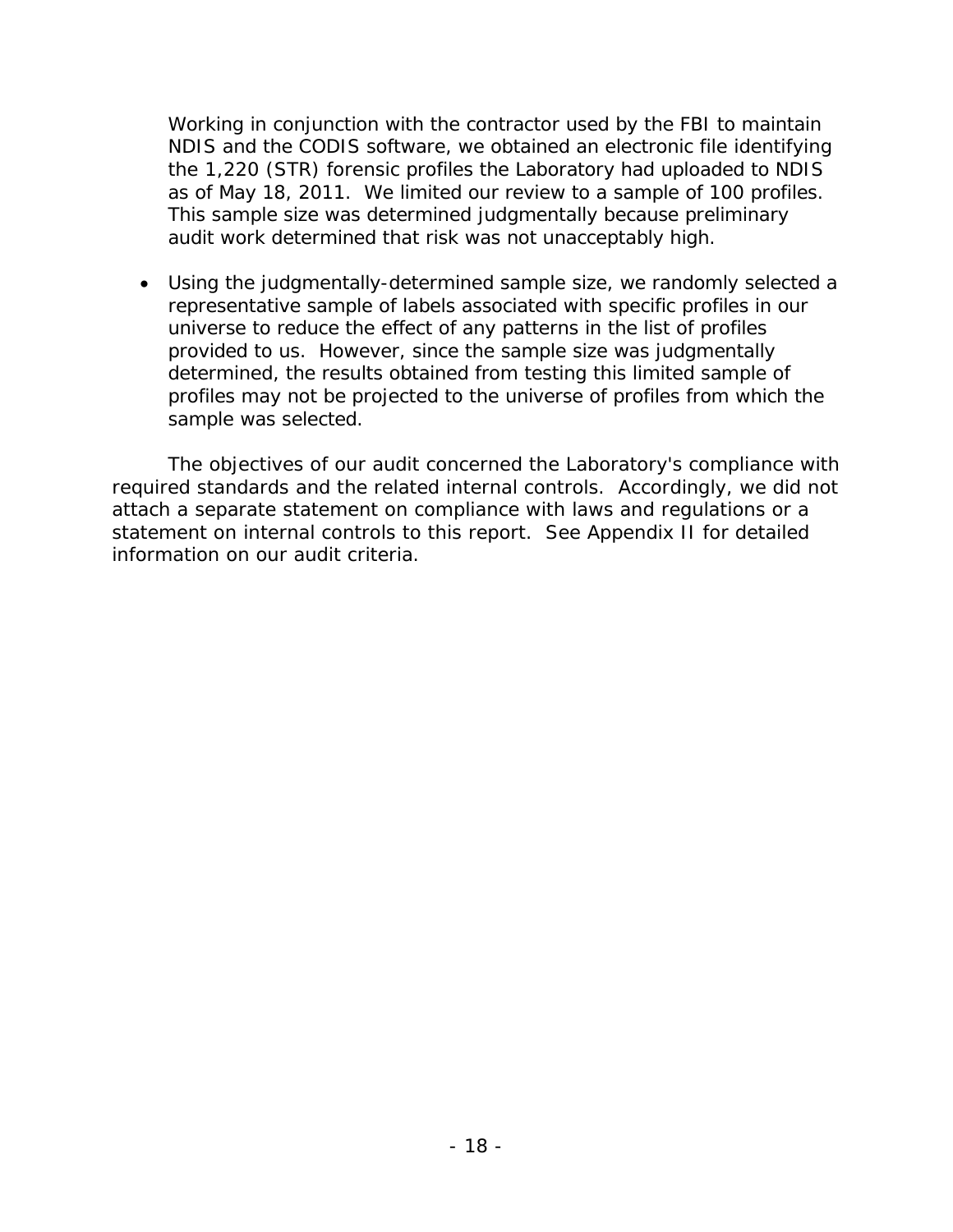# **APPENDIX II**

# **AUDIT CRITERIA**

<span id="page-23-0"></span>In conducting our audit, we considered the NDIS participation requirements and the QAS. However, we did not test for compliance with elements that were not applicable to the Laboratory. In addition, we established standards to test the completeness and accuracy of DNA profiles as well as the timely notification of DNA profile matches to law enforcement.

#### <span id="page-23-1"></span>**NDIS Participation Requirements**

The NDIS participation requirements, which consist of the Memorandum of Understanding (MOU) and the NDIS operational procedures, establish the responsibilities and obligations of laboratories that participate in NDIS. The MOU requires that NDIS participants comply with federal legislation and the QAS, as well as NDIS-specific requirements accompanying the MOU in the form of appendices. We focused our audit on specific sections of the following NDIS requirements:

- DNA Data Acceptance Standards
- DNA Data Accepted at NDIS
- QAS Reviews
- Confirm an Interstate Candidate Match
- General Responsibilities
- Initiate and Maintain a Laboratory's Participation in NDIS
- Security Requirements
- CODIS Users
- CODIS Administrator Responsibilities
- Access to, and Disclosure of, DNA Records and Samples
- Upload of DNA Records
- Expunge a DNA Record
- The FBI Flowchart: A Guide to Determining What is Allowable in the Forensic Index at  $NDIS<sup>10</sup>$  $NDIS<sup>10</sup>$  $NDIS<sup>10</sup>$

<span id="page-23-2"></span><sup>&</sup>lt;sup>10</sup> The FBI Flowchart is guidance issued to NDIS-participating laboratories separate from the MOU and NDIS operational procedures. The flowchart is contained in the 2010 CODIS Administrator's Handbook and has been provided to laboratories in forums such as CODIS conferences.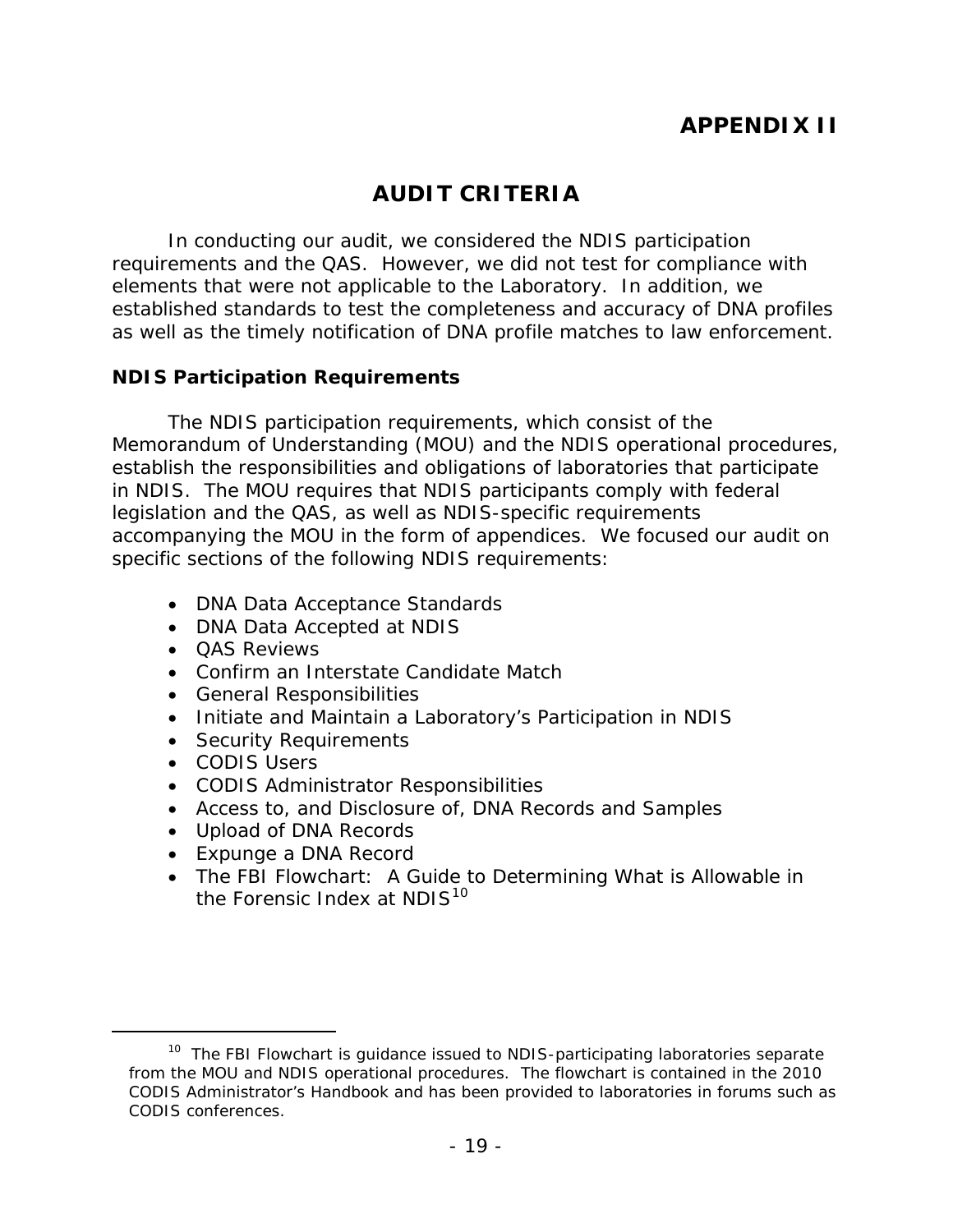#### <span id="page-24-0"></span>**Quality Assurance Standards**

The FBI issued two sets of QAS: QAS for Forensic DNA Testing Laboratories, effective July 1, 2009 (Forensic QAS); and QAS for DNA Databasing Laboratories, effective July 1, 2009 (Offender QAS). The Forensic QAS and the Offender QAS describe the quality assurance requirements that the Laboratory should follow to ensure the quality and integrity of the data it produces.

For our audit, we generally relied on the reported results of the Laboratory's most recent annual external review to determine if the Laboratory was in compliance with the QAS. Additionally, we performed audit work to verify that the Laboratory was in compliance with the QAS listed below because they have a substantial effect on the integrity of the DNA profiles uploaded to NDIS.

- Facilities (Forensic QAS and Offender QAS 6.1): The laboratory shall have a facility that is designed to ensure the integrity of the analyses and the evidence.
- Evidence Control (Forensic QAS 7.1): The laboratory shall have and follow a documented evidence control system to ensure the integrity of physical evidence. Where possible, the laboratory shall retain or return a portion of the evidence sample or extract.
- Sample Control (Offender QAS 7.1): The laboratory shall have and follow a documented sample inventory control system to ensure the integrity of the database and known samples.
- Analytical Procedures (Forensic QAS and Offender QAS 9.5): The laboratory shall monitor the analytical procedures using [appropriate] controls and standards.
- Review (Forensic QAS 12.1): The laboratory shall conduct administrative and technical reviews of all case files and reports to ensure conclusions and supporting data ae reasonable and within the constraints of scientific knowledge.

(Offender QAS Standard 12.1): The laboratory shall have and follow written procedures for reviewing DNA records and DNA database information, including the resolution of database matches.

• [Reviews] (Forensic QAS and Offender QAS 15.1 and 15.2): The laboratory shall be audited annually in accordance with [the QAS]. The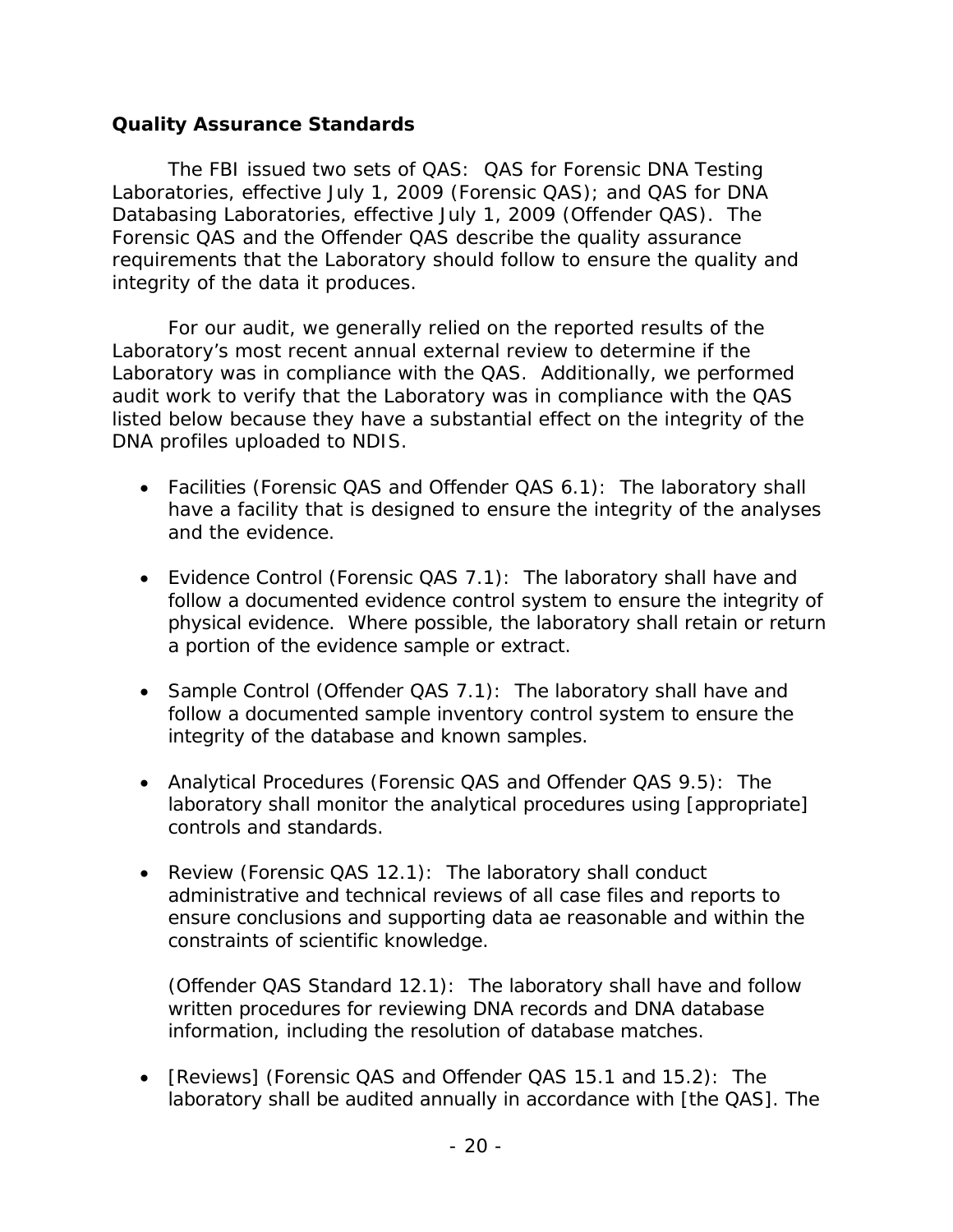annual audits shall occur every calendar year and shall be at least 6 months and no more than 18 months apart.

At least once every 2 years, an external audit shall be conducted by an audit team comprised of qualified auditors from a second agency(ies) and having at least one team member who is or has been previously qualified in the laboratory's current DNA technologies and platform.

• Outsourcing (Forensic QAS and Offender QAS Standard 17.1): A vendor laboratory performing forensic and database DNA analysis shall comply with these Standards and the accreditation requirements of federal law.

Forensic QAS 17.4: An NDIS participating laboratory shall have and follow a procedure to verify the integrity of the DNA data received through the performance of the technical review of DNA data from a vendor laboratory.

Offender QAS Standard 17.4: An NDIS participating laboratory shall have, follow and document appropriate quality assurance procedures to verify the integrity of the data received from the vendor laboratory including, but not limited to, the following: Random reanalysis of database, known or casework reference samples; Inclusion of QC samples; Performance of an on-site visit by an NDIS participating laboratory or multi-laboratory system outsourcing DNA sample(s) to a vendor laboratory or accepting ownership of DNA data from a vendor laboratory.

## <span id="page-25-0"></span>**Office of the Inspector General Standards**

We established standards to test the completeness and accuracy of DNA profiles as well as the timely notification of law enforcement when DNA profile matches occur in NDIS. Our standards are listed below.

- Completeness of DNA Profiles: A profile must include each value returned at each locus for which the analyst obtained results. Our rationale for this standard is that the probability of a false match among DNA profiles is reduced as the number of loci included in a profile increases. A false match would require the unnecessary use of laboratory resources to refute the match.
- Accuracy of DNA Profiles: The values at each locus of a profile must match those identified during analysis. Our rationale for this standard is that inaccurate profiles may: (1) preclude DNA profiles from being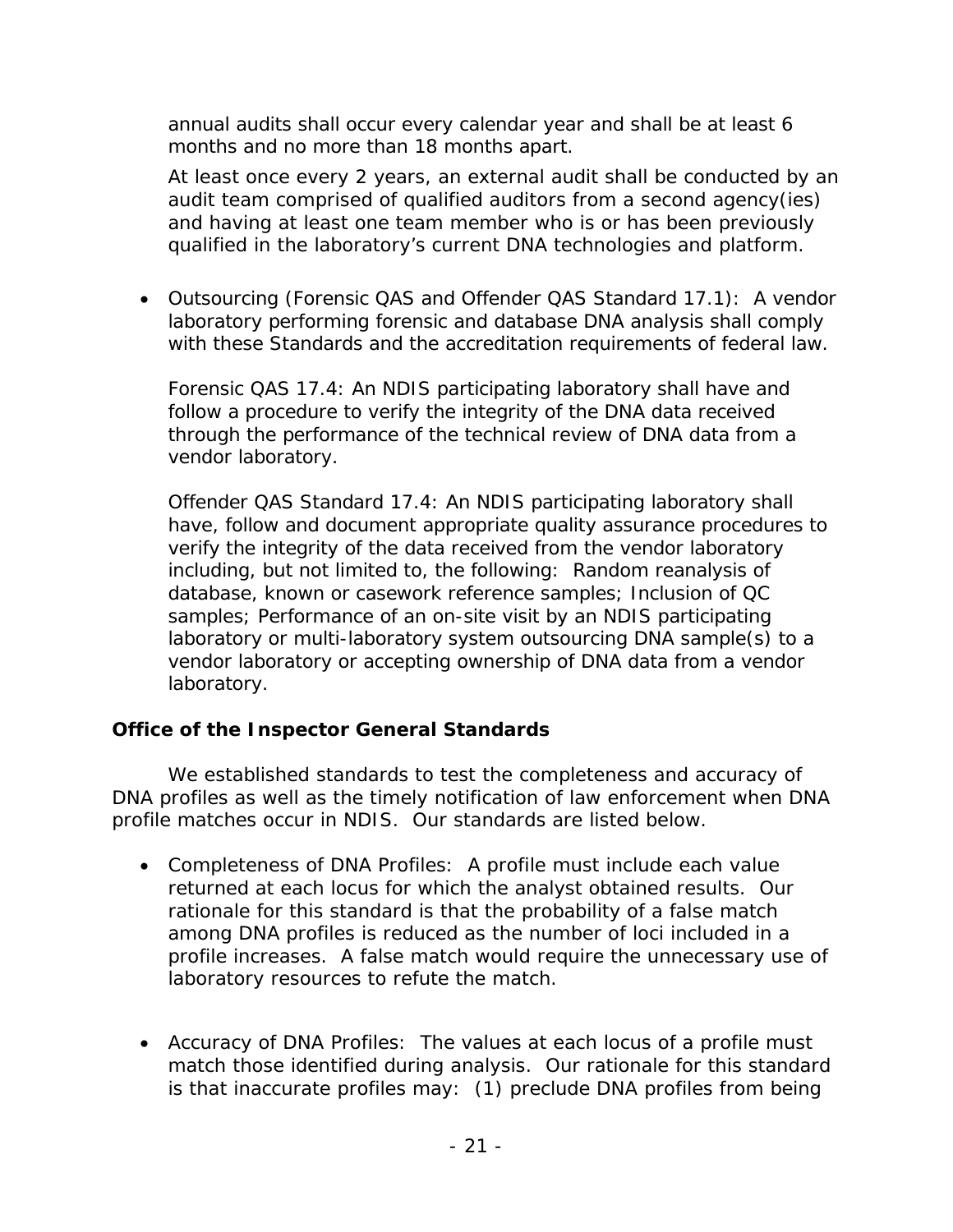matched and, therefore, the potential to link convicted offenders to a crime or to link previously unrelated crimes to each other may be lost; or (2) result in a false match that would require the unnecessary use of laboratory resources to refute the match.

• Timely Notification of Law Enforcement When DNA Profile Matches Occur in NDIS: Laboratories should notify law enforcement personnel of NDIS matches within 2 weeks of the match confirmation date, unless there are extenuating circumstances. Our rationale for this standard is that untimely notification of law enforcement personnel may result in the suspected perpetrator committing additional, and possibly more egregious, crimes if the individual is not deceased or already incarcerated for the commission of other crimes.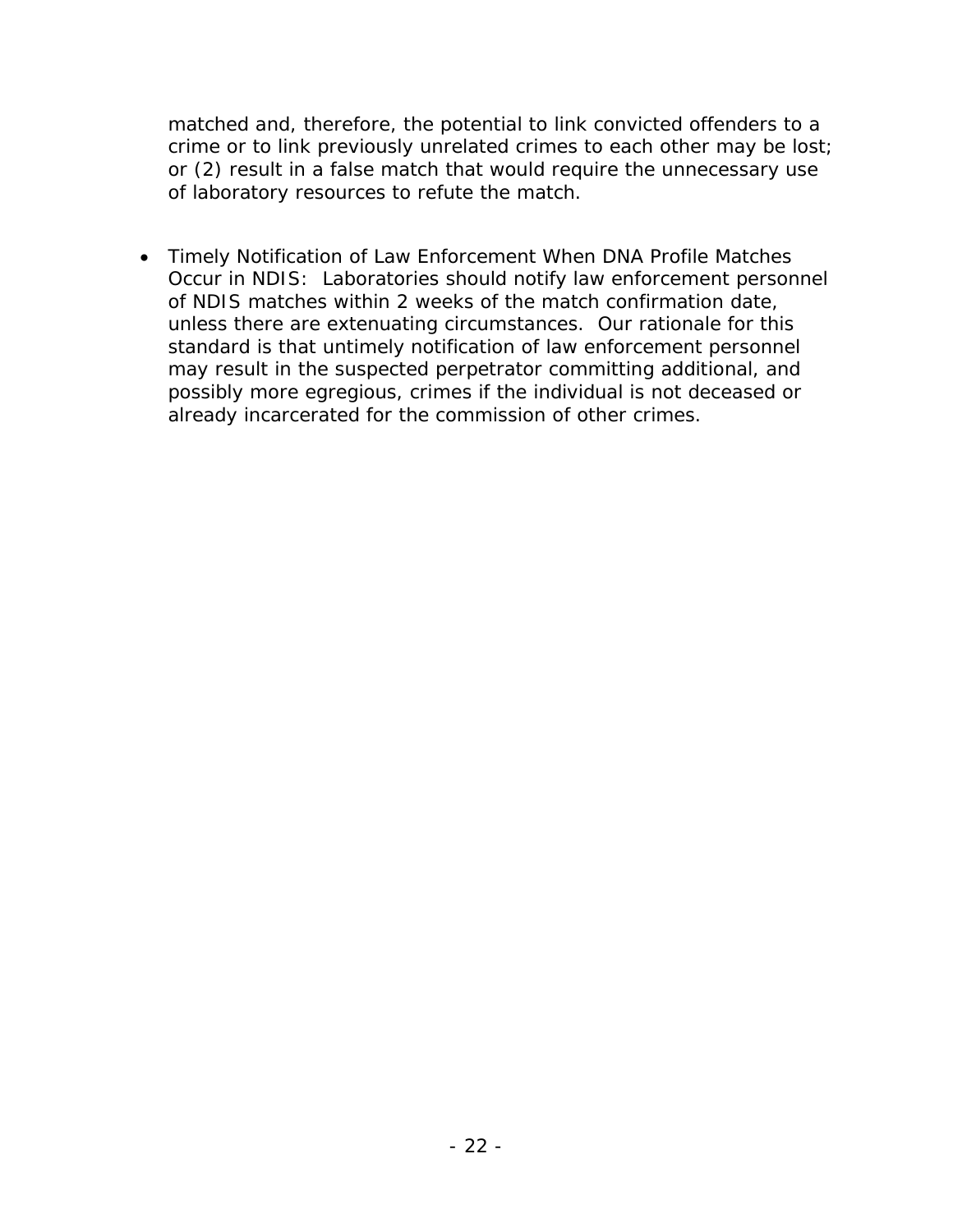## **FBI RESPONSE TO DRAFT REPORT**



U.S. Department of Justice

Federal Bureau of Investigation

Washington, D. C. 20535-0001

August 24, 2011

David M. Sheeren Regional Audit Manager Denver Regional Audit Office Office of the Inspector General 21120 Lincoln Street. Suite 1500 Denver, CO 80203

Dear Mr. Sheeren:

Your memorandum to Director Mueller forwarding the draft audit report for the Tarrant County Medical Examiner's Office, Fort Worth, Texas (Laboratory), has been referred to me for response.

Your draft report contained no recommendations relating to the Laboratory's compliance with the FBI's Memorandum of Understanding and *Quality Assurance Standards for DNA Testing Laboratories.* The CODIS Unit reviewed the draft report and since it appears that the Laboratory is in compliance with NDIS participation requirements, the CODIS Unit has no significant comments to provide about the draft report.

Thank you for sharing the draft audit report with us. If you have any questions, please feel free to contact Jennifer Luttman, Chief of the CODIS Unit, at (703) 632-8315.

Sincerely,

 $\mathcal{U}\mathcal{U}\mathcal{U}\mathcal{K}$ .  $\mathcal{V}\mathcal{U}\mathcal{U}\mathcal{U}\mathcal{U}$ <br>Alice R. Isenberg, Ph.D

Section Chief Biometrics Analysis Section FBI Laboratory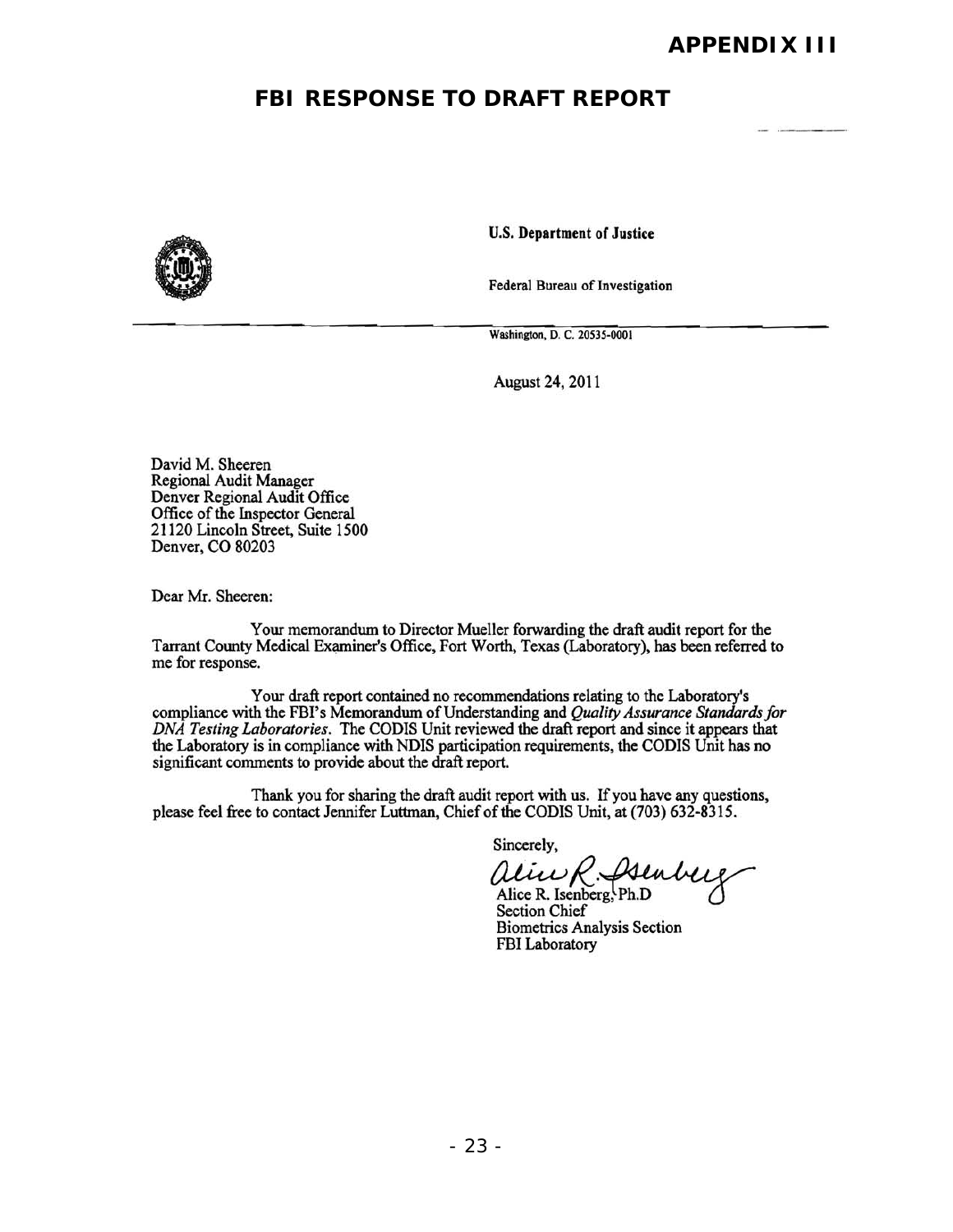## **APPENDIX IV**

#### **TARRANT COUNTY RESPONSE TO DRAFT REPORT**



OFFICE OF CHIEF MEDICAL EXAMINER

FORT WORTH, TEXAS 76104-4919

Marc A. Krouse, M.D.<br>Chief Deputy Medical Examiner

<sup>n</sup> Otye Ie Poi,i ... ,,1 B.A lloyd Wh ,". M.D .. Ph.D. AND PORENSIC LABORATORIES

Shiping Bao, M.D. SERVING TARRANT, DENTON, JOHNSON AND PARKER COUNTIES<br>Deputy Medical Examiner 200 PELLIKS GWOZDZ PLACE<br>Chief Toxicologist<br>Chief Toxicologist

Technical and Administrative Director

Public Information Officer

Mr. David Sheeren Regional Audit Manager US Department of Justice Office of the Inspector General Denver Regional Audit Office

Susan R. Howe, Ph.D.<br>Director, Crime Laboratory<br> $\sum_{n=1}^{\infty}$ .

Gary L. Sisler, D.O.<br>Deputy Medical Examiner **OFFICE OF CHIEF MEDICAL EXAMINER** Director, Human Identification Lab

Ronald L. Singer, M.S. (817)920-5700 Ronald L. Singer, M.S. (817)920-5700 Ronald L. Singer, M.S. (817)920-5700 Ronald Musculand Administrative Direction

Linda F. Anderson **1986** (Nine and The Ninrich Millet Medical **Examiner** (Nilson Traci T. Wilson Traci T. Wilson (Nine Medical **Examiner** (Nilson Peer.) (2014) Director, Morgue and Lab Services.

1120 Lincoln, Suite 1500 Denver, CO 80203

July 27, 2011

Thank you so much for your letter of July 25, 2011, and the timely production of the draft 2011 OIG audit report.

In response, I have one clarification and an update. The section "Laboratory Information" on page 6 indicates that the laboratory began using "... DNA in the processing of criminal case evidence in 2000." The year 2000 is the date during which the laboratory began using STR technology and uploading profiles to NDIS.

In order to improve the efficiency of our processes in determining the source of submitted evidence and its relation to a crime scene, we have developed a questionnaire concerning evidentiary items for submitting agencies. The form will be put into use in the laboratory in the near future.

It was a pleasure to work with you during the time of the audit, and thank you for the opportunity to participate in this important review process. If there is any additional information that you require, please let me know.

Regards,

usch Haue

Dr. Susan Howe Crime Laboratory Director

Accredited by National Association of Medical Examiners